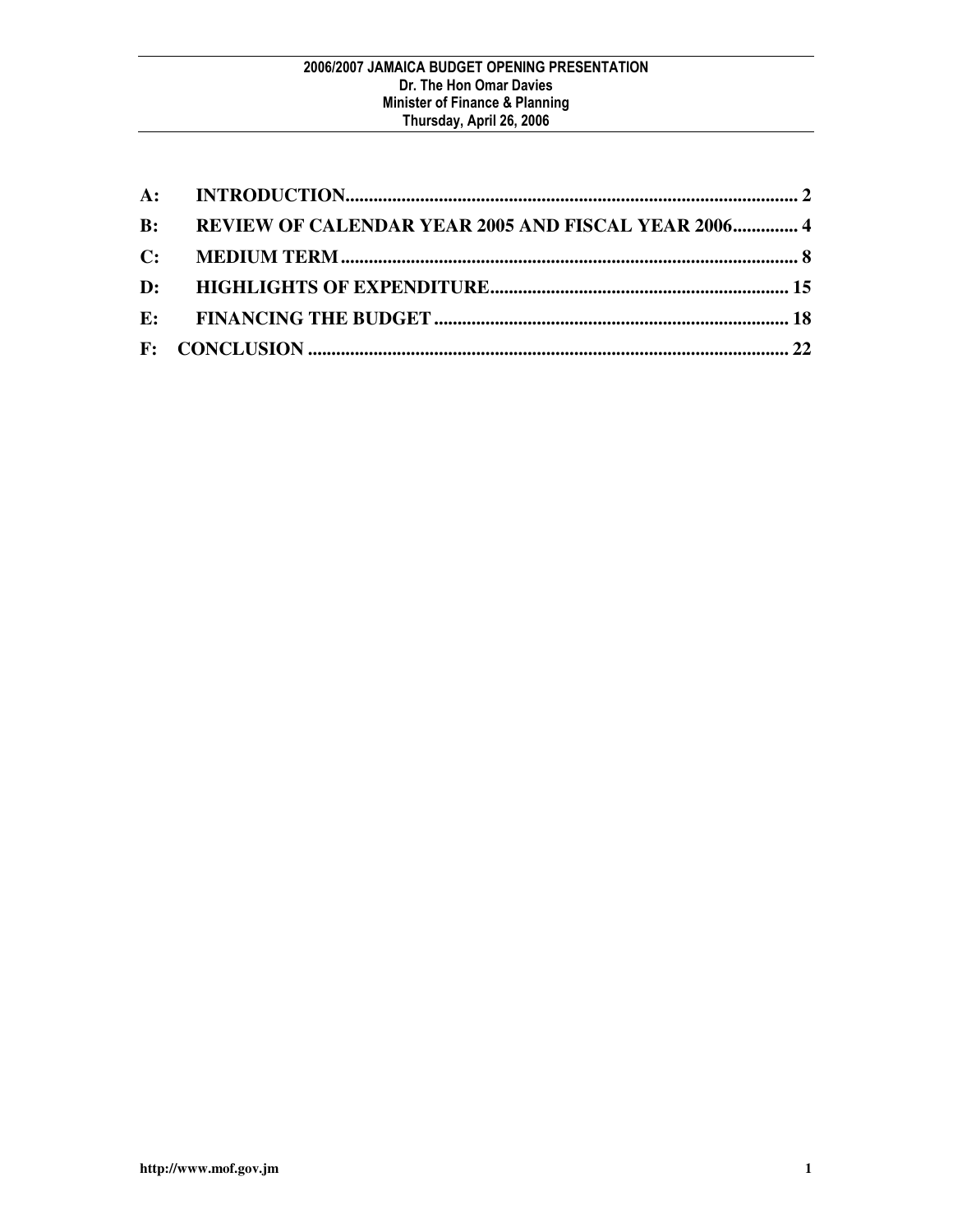# A: INTRODUCTION

- 1. Protocol
	- (a) Family
	- (b) Constituency
- 2. Thanks to officials
	- (i) FS, DFS's, all officials Ministry of Finance and Planning. Already indicated the achievement of preparing Estimates of Expenditure in line with the new configuration of Government. Although some divisions/departments more integrally involved, virtually all officers, at all levels contribute.
	- (ii) Thanks to Heads and officials of Bank of Jamaica, STATIN, PIOJ.
	- (iii)Must speak to quality of staff in the public sector and the "batting strength" (totally dissimilar to current West Indies team.) Few would recognize that much of the top hierarchy of the Ministry of Finance in place today reflects a change from a year ago – Financial Secretary, 4 Deputy Financial Secretaries, Director General for Tax Administration. In the midst of generalized criticism about inefficiency of the public sector, I know of few organizations local or foreign which could effect such a smooth transition in so many critical positions.
- 3. Must express gratitude to former Prime Minister, the Most Hon P J Patterson. This represents my  $13<sup>th</sup>$  consecutive budget presentation but it is my first without him as Prime Minister. Members of this House have already paid a moving tribute to him but there are few who would realize how vital his studied insight into all issues has been in terms of guiding all members of his team.
- 4. I certainly have benefited.
- 5. I made reference to "the team" and must also publicly place on record, appreciation for the contributions of four colleagues here who are no longer in the Cabinet – Minister of Foreign Affairs and Foreign Trade, Minister of Health, Minister of Development, Minister of Water and Housing, Minister of Information.
- 6. Each contributed in his own unique way.
	- (i) KD Security/Foreign Affairs
	- (ii) John Health/NHF
	- (iii) Paul Pipeline and
	- (iv) Danny Labour/Water & Housing/Parliament
- 7. Must also take this opportunity to formally congratulate the new Prime Minister. In fact, the country and our democratic system of government should feel proud at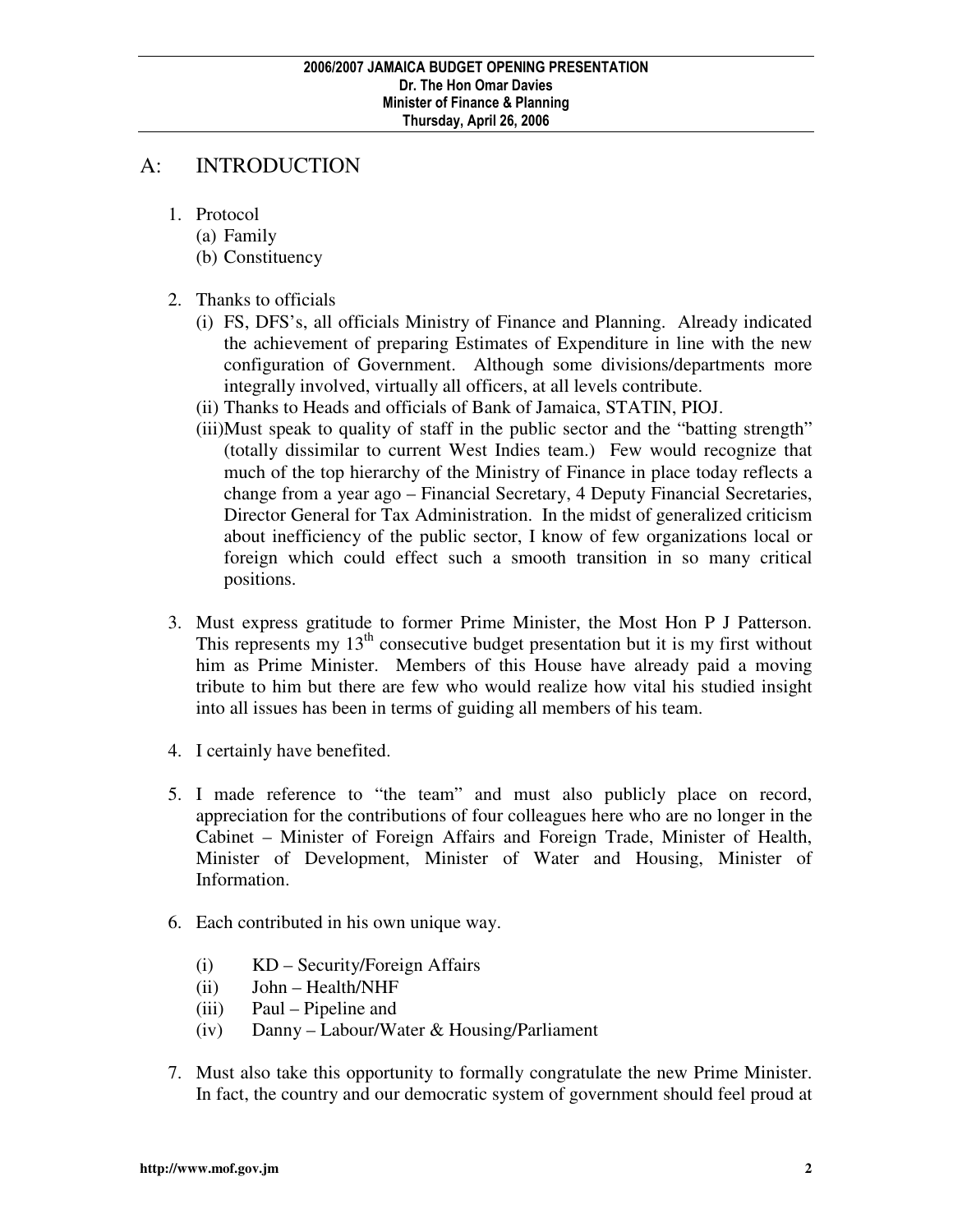the manner in which the succession has proceeded in an orderly manner. Few countries in the world can claim to be able to do likewise. It is a powerful signal to all at home and abroad.

- 8. I now turn to outlining the structure of my presentation. First I will present a review of major highlights of Calendar 2005 as well as Fiscal Year 2005/06. Whilst data are available in general for 2005 in certain areas the same is not true for Fiscal Year 05/06.
- 9. I will discuss the medium term both in terms of macro-economic targets but also I wish to spend some time focusing on the social issues. Essentially, what are the priority objectives, which we as a country should aim at on both the social and economic fronts for the medium term? Thirdly, the medium term preview provides the appropriate context to assess specific areas of expenditure as reflected in the Estimates tabled just over two weeks ago and which has been reviewed by the Standing Committee. I will then address the matter of financing the budget and then wrap up the presentation.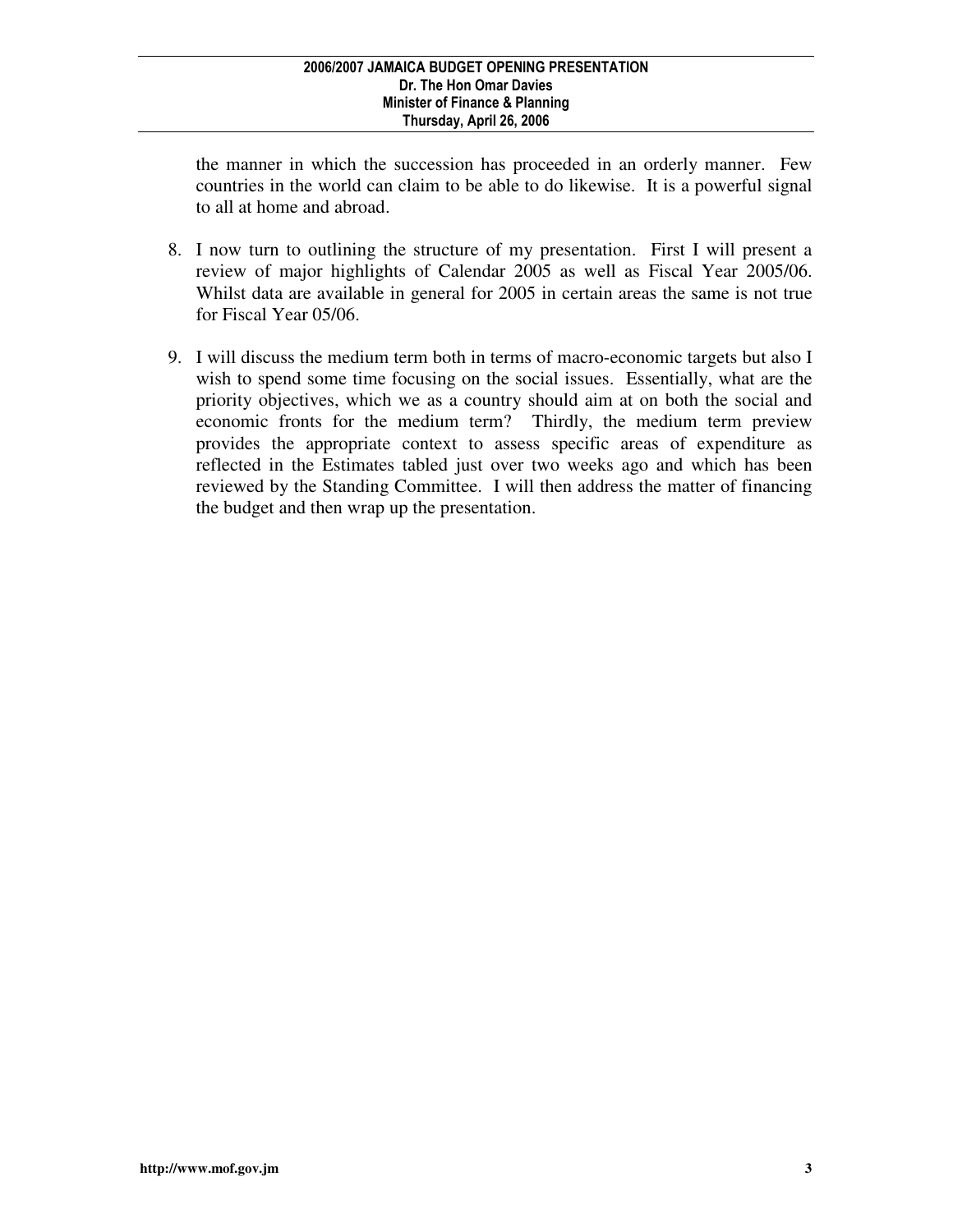# B: REVIEW OF CALENDAR YEAR 2005 AND FISCAL YEAR 2006

- 1. Our review of both calendar year 2005 and fiscal years2005/2006 is facilitated once again by a comprehensive set of available documentation. Again, congratulations are due to all the agencies involved in preparing them.
- 2. Whilst it has been said before, it bears repeating that both the calendar year and the fiscal year have been extremely challenging with "shocks" from nature as well as from world economic developments. These "shocks" have to be assessed against the background that the country was in the process of recovering from Hurricane Ivan which had devastated the island in September 2004.
- 3. I need not remind members that 2005 was characterized by an unprecedented numbers of hurricanes, virtually continuous rainfall and even when we were spared, the impact on the US had indirect negative effects on us.
- 4. Added to this was the impact of the unprecedented increase in petroleum prices.
- 5. The summary result was that the domestic economy was disrupted for an extended period lasting from September 2004 to November 2005. Most badly hit was agriculture, which recorded a decline of 7.3%, following a decline of roughly 9% in 2004. Also hit was the manufacturing sector, which declined by 3.4%, a sharp reduction, compared to a growth of 4.2% in 2004.
- 6. On the positive side, construction and installation grew by 7%. Electricity and water by 4.1%; mining and quarrying by 2.8%. The overall result was growth of 1.4%.
- 7. Inflation Inflation for the calendar and fiscal year was 12.9% and 11.4 % respectively. Again the "unusual" developments, particularly during the period June to October contributed to the rapid increase in inflation. Of special significance was the increase in the price of domestic foodstuff which pushed up overall prices. This clearly related to the impact of the inclement weather on domestic agriculture.
- 8. Of significance is that subsequently  $-$  in the period October to March -cumulative inflation was only 1.1%.
- 9. The reduction in the second half of the fiscal year has provided the basis for the expectation that single digit inflation will be achieved for both calendar year 2006 and fiscal year 2006/2007.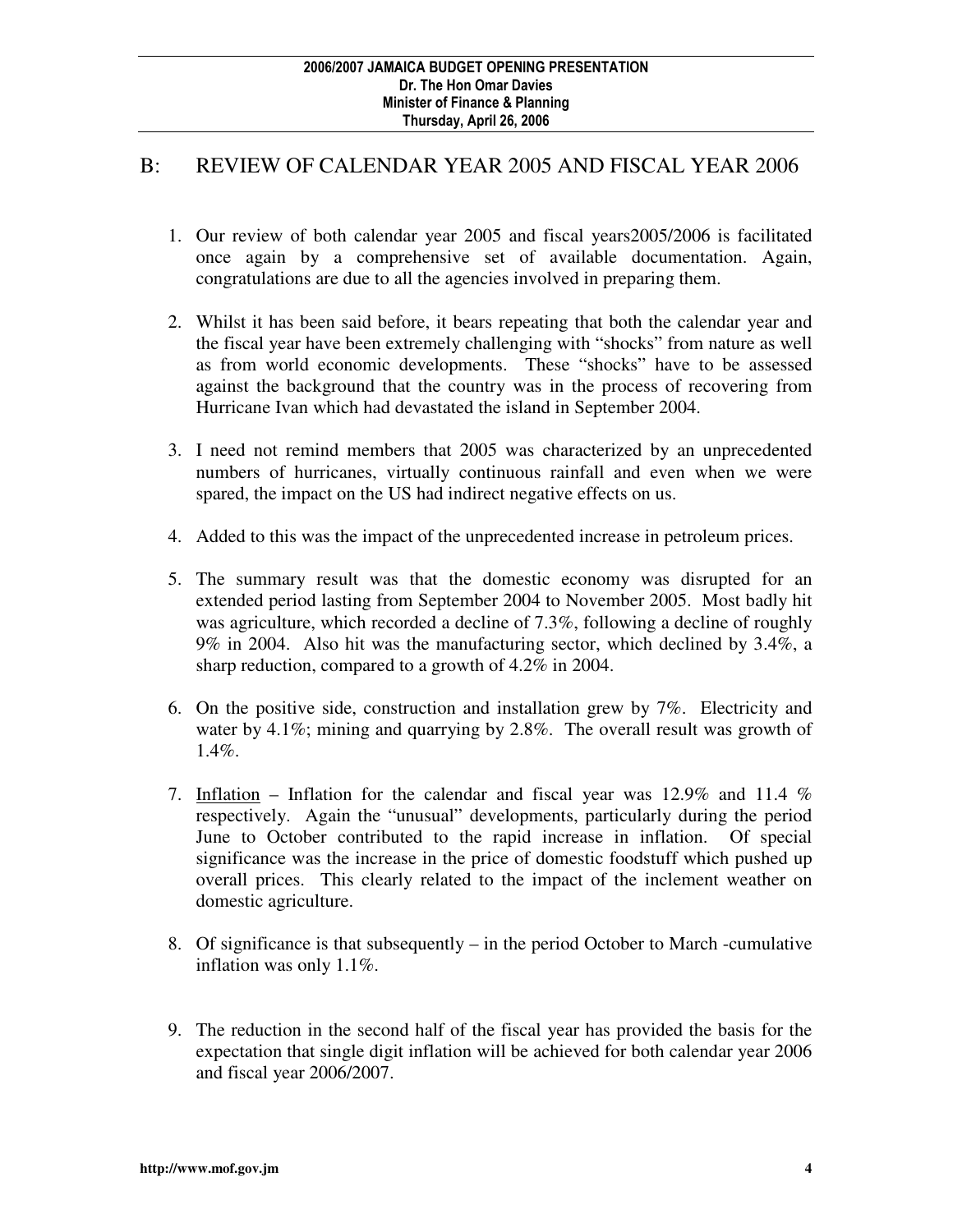- 10. Balance of Payments (BOP) The estimated current account deficit for the fiscal year is approximately (US)\$925 million or 9% of GDP.
- 11. The deficit represents an increase of (US)\$320 million relative to the previous year and is primarily due to the deterioration in the merchandise trade balance. A major contribution to this deterioration was the increase in the oil import bill. In 2005, the oil bill grew from (US)\$943 million to (US)\$1,335 million, an increase of 41.5%.
- 12. The increase in the oil import bill could not be compensated for by the expansion in exports, particularly bauxite and alumina.
- 13. At the same time, the healthy level of the NIR which stood at just under (US)\$2.1 billion at the end of March allowed the country to withstand the various shocks to the BOP.
- 14. Questions have been raised about the "cost" to the country of maintaining the NIR at this level. Such a discussion can now take place from the comfortable and secure position of having the present NIR cushion. Despite the shocks, the loss of foreign exchange earnings from tourism for the period and the sharp reduction in earnings from export agriculture, such as sugar and bananas, there was never any question about the country's ability to meets its external obligations. Therefore, in any attempt to assess the "cost" of maintaining the NIR, it is imperative that simultaneously the benefits are also taken into account.
- 15. From the perspective of the Administration, this discussion on the relative "merits" of having a robust NIR, does not take into account the constant threat to the BOP of any of the number of' "shocks" over which we have no control.
- 16. Tourism Despite the negative effects of the various hurricanes/storms/floods there was growth in the tourism sector, both in terms of arrivals as well as visitor spending. Stopover arrivals in Jamaica increased by 4.5% and earnings grew to \$11.55 billion, an increase of 6.5% from the previous year.
- 17. Even better news is that for this new winter season, (I have data on airport arrivals for the period December 15 to April 21) total arrivals amounted to just over 630,000 persons – a 16.8% increase over the corresponding period for the previous year.
- 18. Debt The issue of the size of the country's debt has received considerable attention and continues to so do. At the end of March 2006, total public debt stood at \$847 billion an increase of 11.5% over the total at the end of March 2005.
- 19. The debt to GDP ratio declined from 138.25% to 131.5%.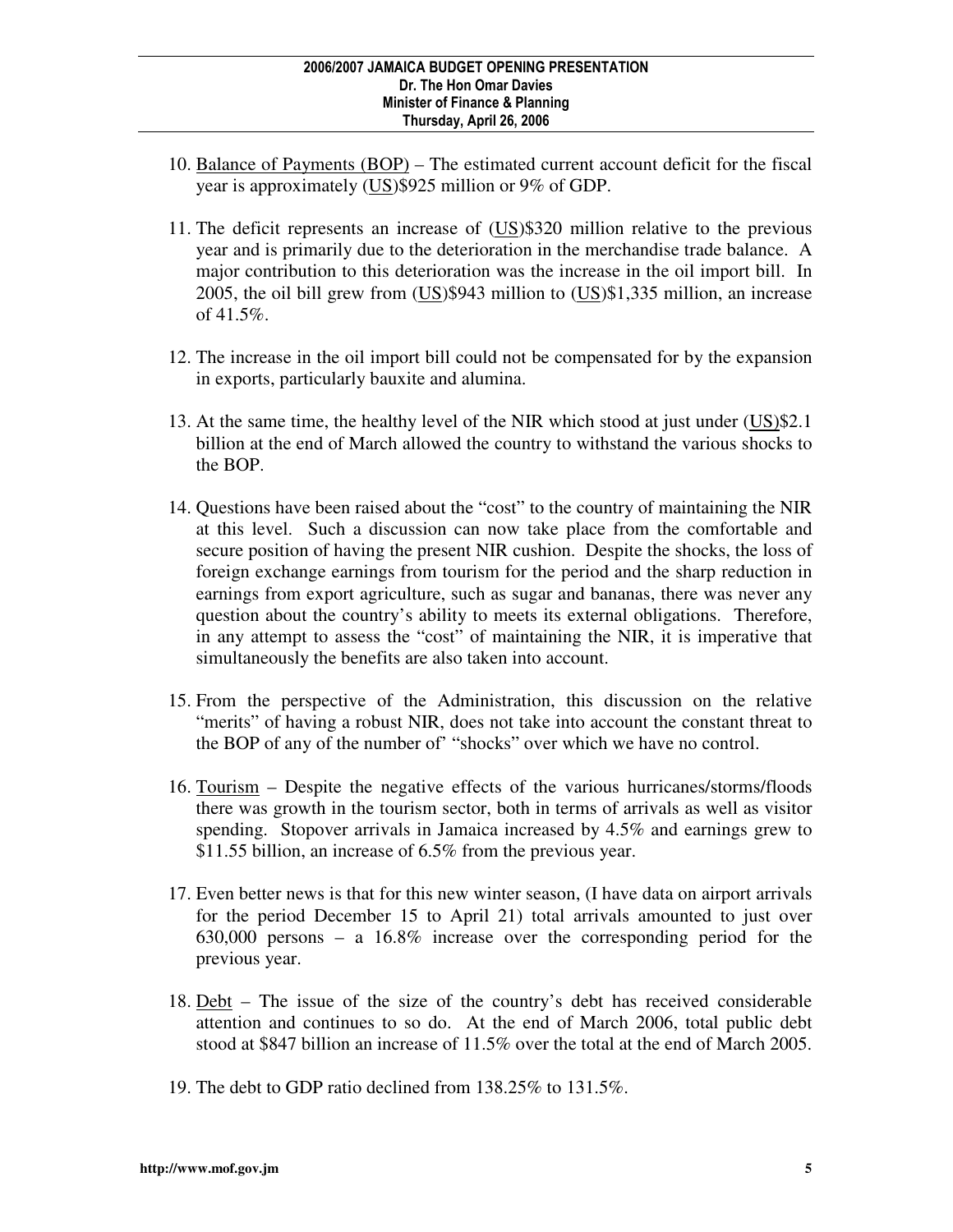- 20. Today I have tabled, as I normally do during this Debate, a Ministry Paper detailing the debt management strategy to be pursued during this Budget year. What is clear is that this strategy has continued to retain the confidence of creditors, local and external. Evidence is demonstrated by the fact that despite the shocks which the economy experienced during the years, the country successfully placed a 20 year Bond in October 2005 at a 9.2% interest rate. This was bettered by a 30-year Bond placed in February 2006 with an interest rate 8.5% per annum.
- 21. The interest rates on Jamaican Bonds, although not at the level which we would desire, still remain significantly lower than those faced by countries with similar macro economic indicators, reflecting confidence in the management of the economy.
- 22. In terms of domestic interest rates, despite the challenges faced during the year there was overall decline. The results of the auction conducted yesterday showed another decline (albeit slight) in the rates.
- 23. The Fiscal Deficit It is well known that the Government had placed high priority on the attainment of a balanced budget during fiscal year 2005/2006. For a host of reasons, it became apparent by the third quarter of the year that it would not be possible to achieve this target.
- 24. Several factors influenced our inability to meet the target. An important one was the impact on economic production by the natural disaster shocks. The impact, starting in 2004, was far greater than anticipated, affecting economic activities in all sectors, and particularly in rural Jamaica. This led to a decline in revenue inflows. At the same time, there was the need for increases in expenditure, occasioned by the need to respond to infrastructure, as well as the special pay adjustment for public sector workers in light of the higher than projected inflation levels.
- 25. As such, the overall deficit was of the order of 3.3%.
- 26. Employment /Unemployment The unemployment rate in the 4th quarter of 2005 was 10.9% compared to 11.4% in 2005. While this percentage provides the comparisons which have been cited over the years, the Administration recognizes the need for social intervention programmes aimed at bringing about more rapid reduction in unemployment levels, particularly for the youth and for women. The Prime Minister will be speaking to such interventions in greater detail.
- 27. As regards the measurement of poverty, the Survey of Living Conditions (SLC) for 2005 provides us with the positive result that poverty declined to 14.8% in 2005 down from 16.9% in 2004. Each geographic region showed a reduction in poverty levels in 2005 compared to 2004. What is interesting is that "rural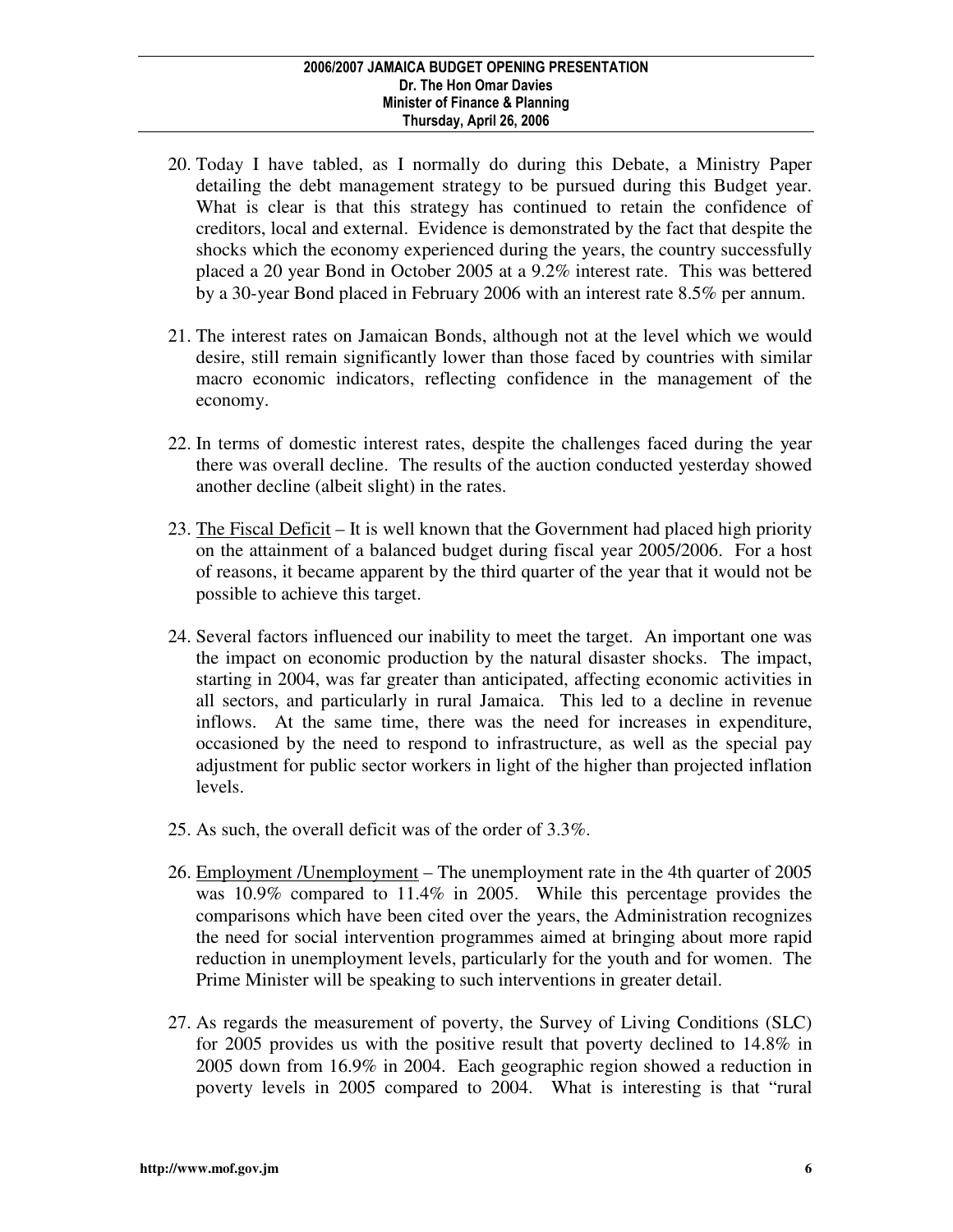towns" have a lower poverty level than the Kingston Metropolitan Area or the rural areas.

28. In terms of policy we are now at the stage where the SLC data which are available on an annual basis, should now be used to direct interventions in a more focussed way to address both the objective of poverty reduction as well as unemployment and under-employment. This will be a central objective of the Administration's policy in the medium term.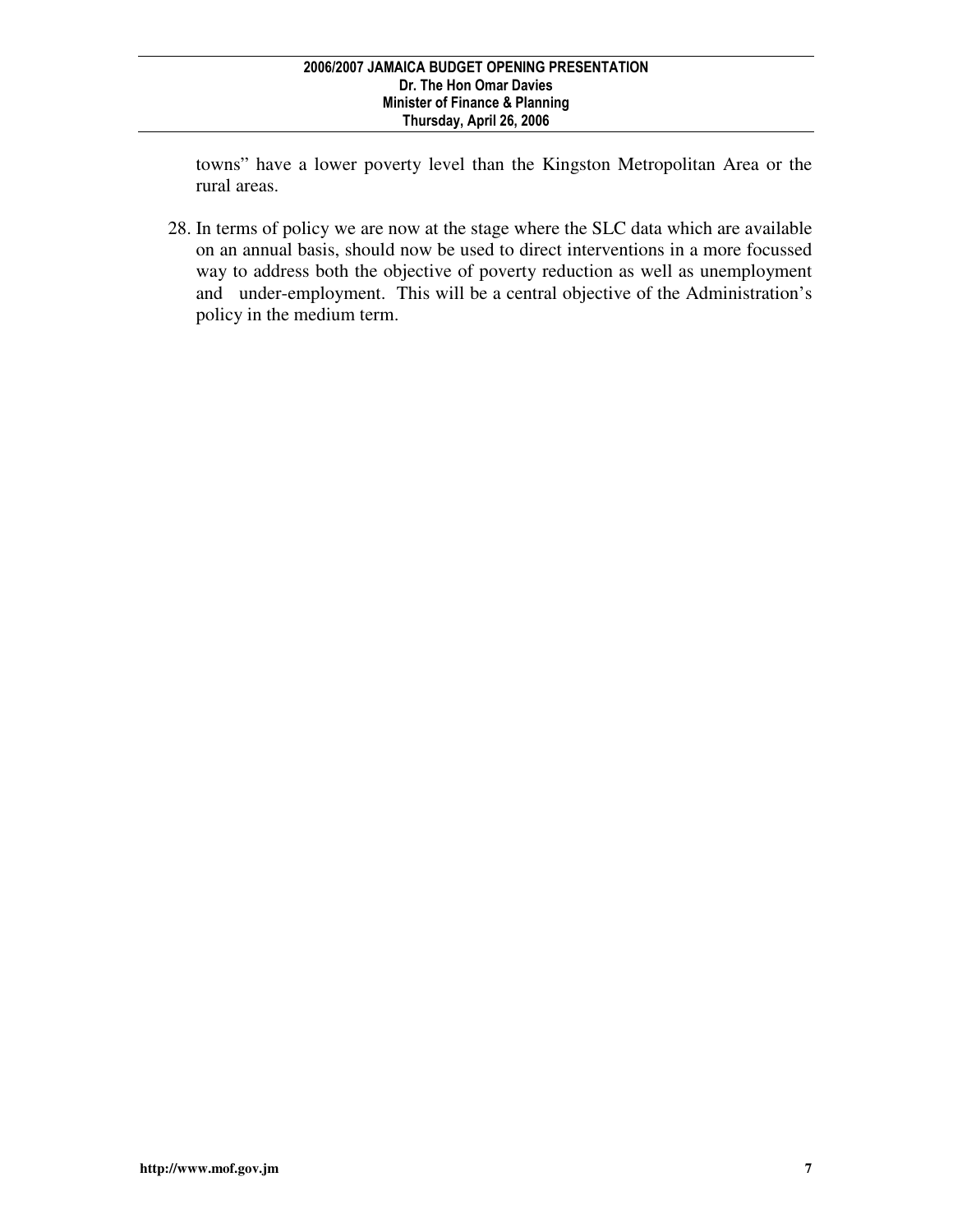# C: MEDIUM TERM

- 1. I have already provided an assessment of developments during Calendar 2005 and in some instances where data availability permits, of Fiscal Year 05/06. There are several issues which can be highlighted. One which is of special interest and significance is the moderation in price movements over the past six months. Cumulative inflation over that period was 1.1%. Last time this occurred was between October 2000 and March 2001.
- 2. That development and certainly others over the last five years should provide us with the basis for analytic assessment of what targets we should set ourselves for the medium term in both the economic and social spheres.
- 3. The Budget debate provides us with a special opportunity for such a discourse. As the duly elected representatives of the people, we have an unique responsibility and opportunity in this debate to not only review the last fiscal year and preview the present one, but also and perhaps more important, to advance for public discussion our views on what should be national targets and objectives for the medium term.
- 4. At this juncture I would wish to speak directly to the role of the Opposition in such an assessment. It takes two to make a meaningful debate. There are clear objectives/obligations of an Opposition in our system of Government. Perhaps the main one is to democratically seek to remove the Government from office. Hence it is expected that the spokespersons will seek to identify weaknesses in policies and in project implementation which will demonstrate to the public at large, and the electorate in particular, why a change in the Administration would be to the benefit of the nation.
- 5. However, even whilst recognizing this obvious obligation, we must seek a way to have the Opposition become more involved in guiding the development of national policy. A great deal of focus has been placed on facilitating this involvement through constitutional change. Whilst the efforts to date must be commended and must be continued, the actual results have been disappointing.
- 6. Even as we continue with those efforts there are practical steps which we should put in place to facilitate dialogue and involvement. The major onus must be on the governing party, to facilitate this involvement but at the same time, there should be a willingness on the part of the Opposition to respond constructively.
- 7. At the practical level I have sought to share with the Opposition, in particular with the previous and present Leaders of the Opposition, information for which there is no legal requirement to provide. I have also sought to ensure that external financial institutions are given the opportunity to interface with them. This is a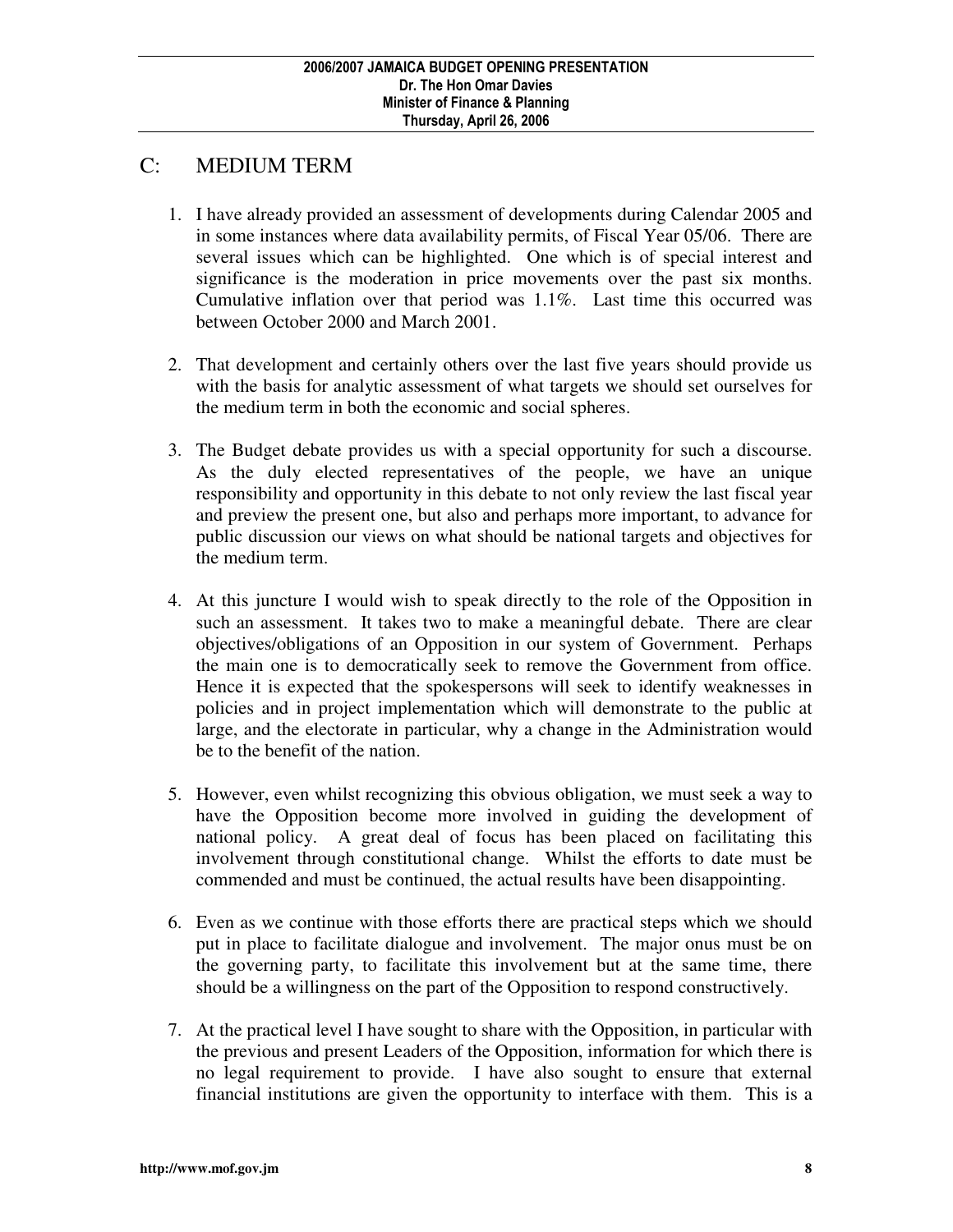practice I believe we should broaden such that whatever constitutional change may eventually come about, access to information and involvement in proposed policy changes can be facilitated even before the relevant legislation is passed.

- 8. I can identify immediately prospects for this greater involvement/collaboration in new pensions legislation.
- 9. As regards the medium term outlook, the Administration has already taken concrete steps to move beyond solely concentration on macro economic variables. As such, we have developed a medium term social and economic programme which for the past several years has formed the basis of discussions with our development partners.
- 10. The discussion of social policy has been facilitated by the fact that Jamaica's data collection on social variables is one of the most advanced – anywhere in the world as reflected in a range of publications e.g. – the annual Survey of Living Conditions (SLC) and the Economic and Social Survey.
- 11. For the medium term let me begin with the macro-economic programme. This has been circulated and there are no real surprises, although the major caveat would be "subject to shocks, related to national disasters or prices of imported commodities" – oil being the best (or worst) example.
- 12. Certain realities have to be faced. To begin, the world is significantly more competitive and at the same time there is less concessional help forthcoming from bilateral and multi-lateral sources. Consider the following data on grant receipts. Last fiscal year grant inflows amounted to  $(US)\$11.3$  million. In fact, only once in the last four fiscal years 2004/05 has grant flows exceed (US)\$20 million. That figure was related to assistance for Post-Ivan recovery.
- 13. Also instructive is the gradual removal of special trade facilities, most notable those related to bananas and now sugar.
- 14. Therefore, the major lesson is that from an economic perspective, we are increasingly on our own and this will be the norm for the future. As such there are certain non-negotiables related to managing the fiscal accounts, controlling inflation, reducing the debt ratios and maintaining stability in a liberalized foreign exchange system.
- 15. Let me pause to comment on the objectives of a liberalized foreign exchange system. I have made various presentations in this House in several debates addressing the question of the fixed as opposed to market-driven foreign exchange system. I must confess that I thought the argument had been settled, but I am told that there continues to be interest in the issue.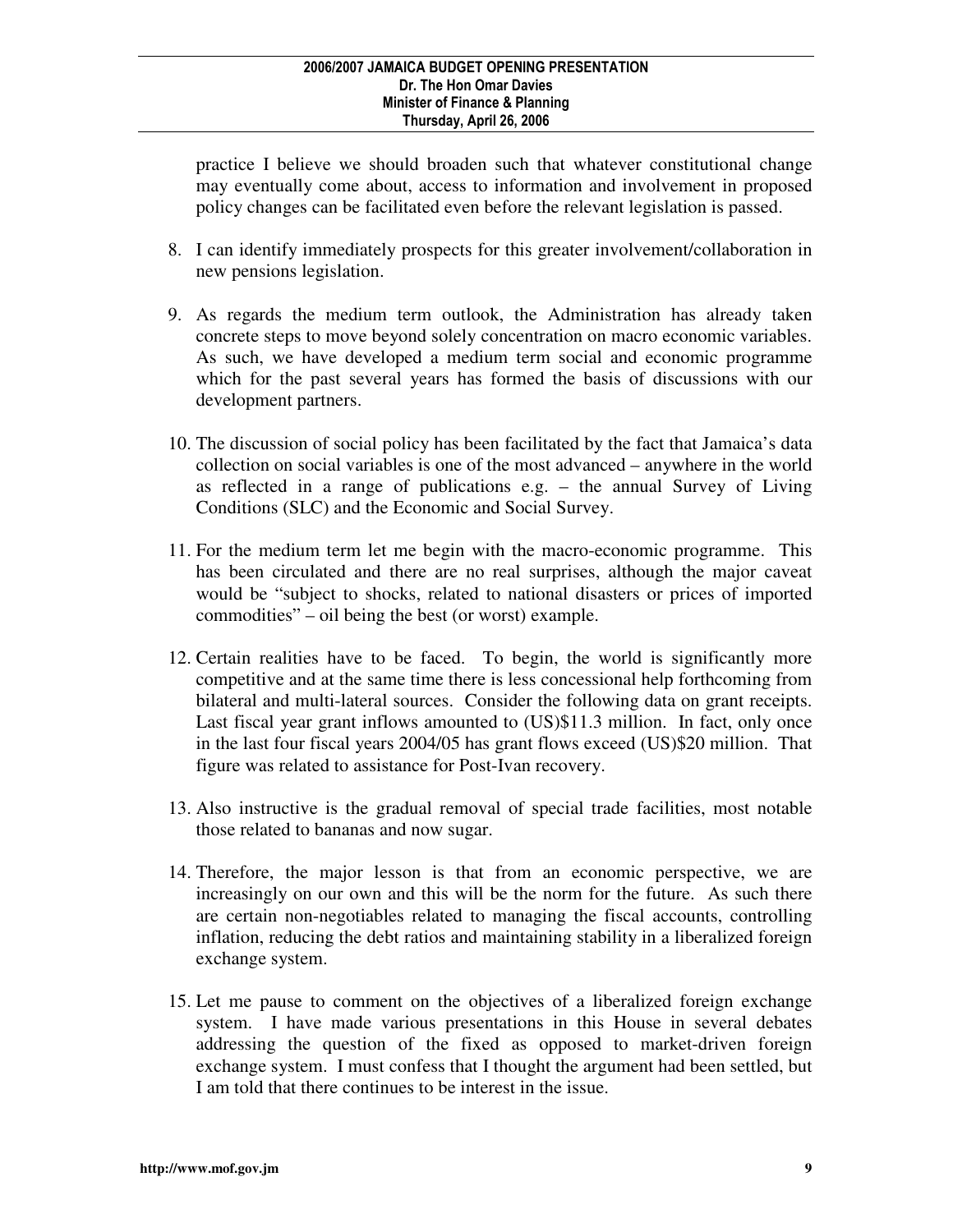- 16. It seems that the disaster in Argentina, once cited as the perfect model which should be copied by all, has not been sufficient to explode the myth that fixing the exchange rate will cure all ills. One would have thought that the resilience and efficiency of our own system as demonstrated by the stability maintained last year in face of unprecedented oil prices, in face of successive storms, hurricane, and floods would have represented adequate proof of the stability of our home grown, tried and tested model.
- 17. Since we are often more impressed with external view points, than those generated domestically, let me cite a study of precisely this issue carried out by two leading economists – Guillermo Calvo – Chief Economist at the IDB and Prof. Frederic Mishkin of Columbia University.
- **18.** After reviewing the various options in terms of exchange systems available to a country the conclusion of these noted scholars was - **(GO TO PAGE 28 OF PAPER).**
- 19. Let me now turn to the social imperatives for the medium term. They include a reduction of unemployment, continued reduction of the levels of poverty, increased emphasis on broadening access to education and training and strengthening the social security system, including reforming the pensions industry.
- 20. Even as we speak of the social agenda, let it be clearly understood that the country's ability to respond to deficiencies which I have just outlined, must be dependent on continued maintenance of macro-economic stability and more important the sustained generation of additional investments. The flow from the pipeline must continue.
- 21. How will such investments be generated? Logically, investments will come from three broad areas: from domestic private sector, from foreign direct investments and finally from the resources of the State itself.
- 22. The policies which are developed for each of those potential sources of investments must be custom built. For the domestic private sector there is need for recognition by the State of the varying requirements of sub-sectors and there must also be a clear distinction between social welfare as opposed to the encouragement of business enterprises.
- 23. The development of the appropriate policies to facilitate increased investments by the domestic private sector must first be based on technically sound macroeconomic programmes as well as continuing dialogue to identify the problems of specific sub-sectors. However, it is simply not possible for any sector to be subsidized in perpetuity, regardless of perceived social benefits.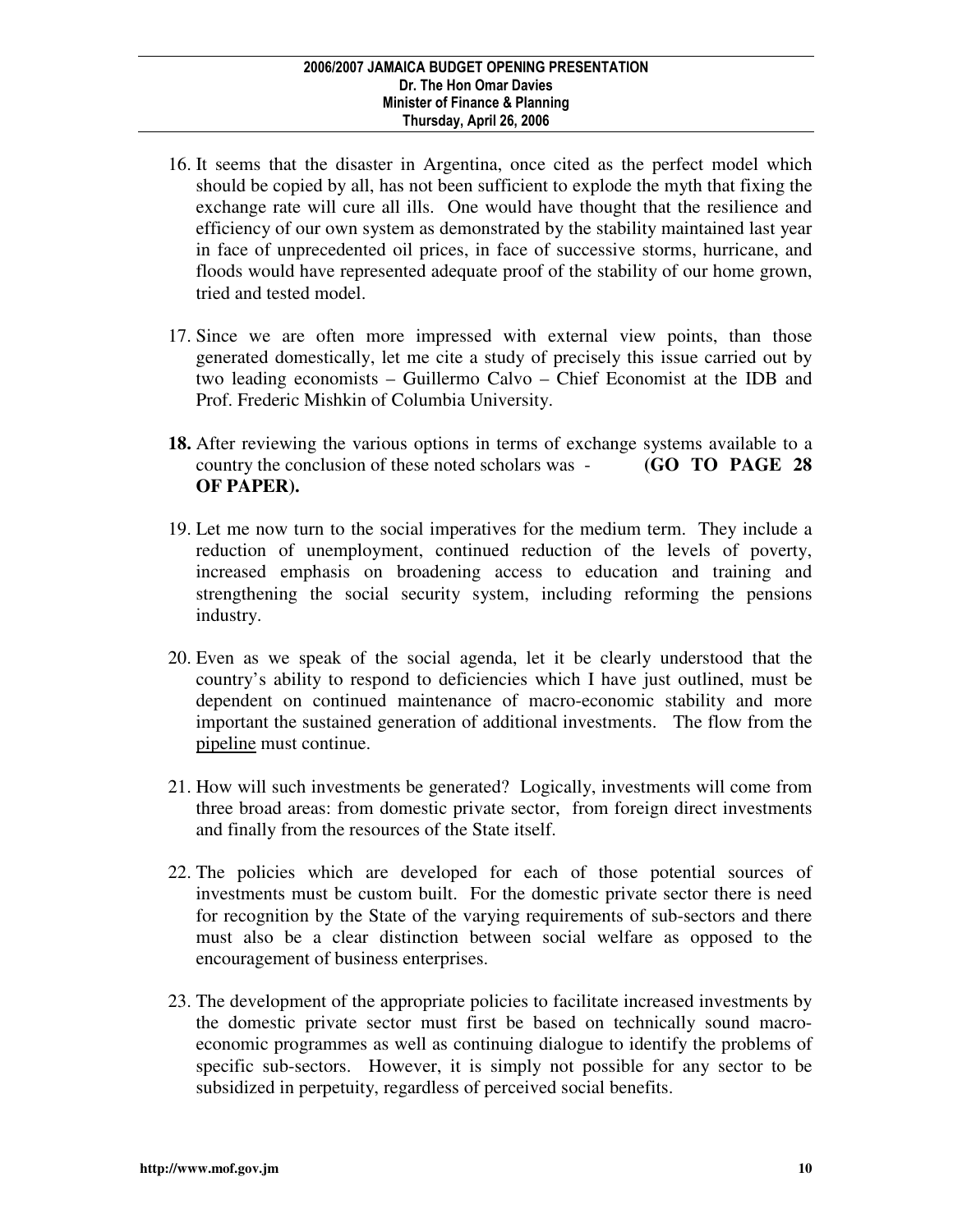- 24. As regards encouraging foreign direct investments, the results of the past few years have been encouraging and instructive. It is clear that consistency of policies including the articulation of coherent medium term targets, has raised the country's credibility and credit-worthiness in the eyes of foreign investors. This is reflected in the unprecedented level of investment inflows in tourism, bauxite/alumina, and infrastructure.
- 25. Our task is to continue to provide the reassurance to foreign investors in order to facilitate sustained investment even whilst moving to the second issue of ensuring that the benefits of these investments flow through the system and more members of the society can identify with the benefits of these investments.
- 26. Let us desist from posing the false dichotomy the irrelevant either, or between large foreign investments and the seeming absence of immediate benefits to those at the bottom of the economic ladder – the unemployed youth, small domestic producers including farmers.
- 27. Respectfully, while we treasure good corporate citizenship, this is not the main responsibility of the private investor – domestic or foreign. It is our responsibility to develop these linkages.
- 28. This logically takes us to the role of the State. I would wish to suggest that there are three critical roles to be identified by the State in terms of facilitating economic growth and employment creation. In the first instance, there are some investments which are so "lumpy" that they often need the presence of the State either on its own or as a joint venture partner. Our role in the bauxite/alumina industry under successive Administrations is one such example.
- 29. A second area would be in terms of the State initiating developments in a region or sector either on its own or in collaboration with the private sector. The State's involvement in many tourism projects, most recently Sandals Whitehouse - is a good example. Despite the problems which are associated with this venture - and there have been problems – this investment will, in the long run, serve as the catalyst for the opening up of a complementary tourism product uniquely suited for the South Coast.
- 30. The question which then arises is what is a permissible loss to be absorbed by the State for either a sector or a specific project? Clearly, regardless of how attractive a project is, there must be a limit set on the loss which can be absorbed by the State. We need to take the debate to this level.
- 31. Examples NW Manley and Negril. Edward Seaga and Ocho Rios; PJ Patterson with highway infrastructure.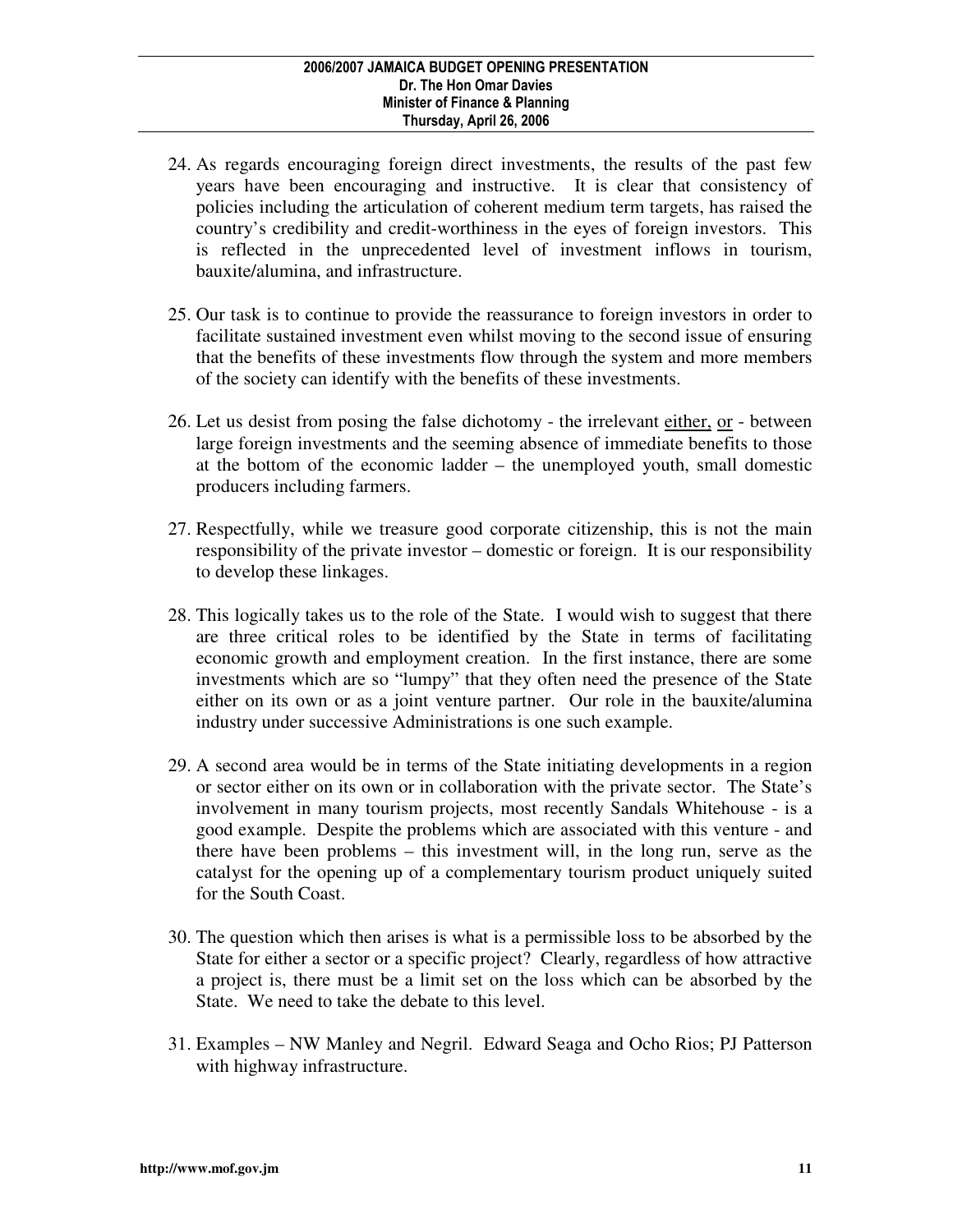- 32. There is yet a third role for the State in terms of investments and employment generation. The fact is that Jamaica, not unlike several other countries, is caught in a transition whereby a significant percentage of the labour force is not equipped to meaningfully contribute to a rapidly changing economic structure. The sugar industry is the most blatant example but the same applies to several other sectors.
- 33. Even as we speak a looming problem is that progress on construction projects will be constrained by the unavailability of adequate numbers of skilled workmen even whilst there remain significant numbers of unemployed or under employed. A complement to this is a situation where new "lumpy" investments have spinoffs in terms of demands for goods and services which cannot be supplied by local individuals or small enterprises.
- 34. What then is the role of the State in such activities? It includes aggressively increasing training at all levels. Not just for the young but for adults who need to retool or to have their skills upgraded. There is also the need to recognize that in the interim, the State will have to allocate some resources for employment activities which are not demonstrably viable in a strict financial sense. The Lift Up Jamaica Programme is a case in point.
- 35. Such programmes, often ridiculed, represent enlightened self-interest on the part of society. Recent paper by Barry Chevannes arguing that unemployment is a major cause of "disorder". – (QUOTE CHEVANNES)
- 36. The important issue is to ensure that to as great an extent as possible, we set targets for the transition from unskilled to semiskilled and from semiskilled to skilled.
- 37. My deliberate attempt to establish for the medium term a socio-economic framework is derived from the clear experience, not just in Jamaica, but from other countries faced with the same challenges, of the need for a common national perspective of the way forward – a "social pact" as it were.
- 38. This pact must recognize that for a host of reasons, including the competing demands from different sectors, as well as the continued existence of a tooonerous debt burden that the resources available for social intervention are limited. It is within this context that I will briefly speak of the MOU which expired at March 31, and our hopes for a successor agreement.
- 39. The two-year agreement which expired on March 31 was a significant development for the labour movement and for the maturation of the relationship with the main employer of labour - the State. For too many, this MOU was seen simply as a wage freeze. For those involved in the process there was always a deeper recognition that, although our other objectives and targets were not all met, this agreement transcended a wage pact.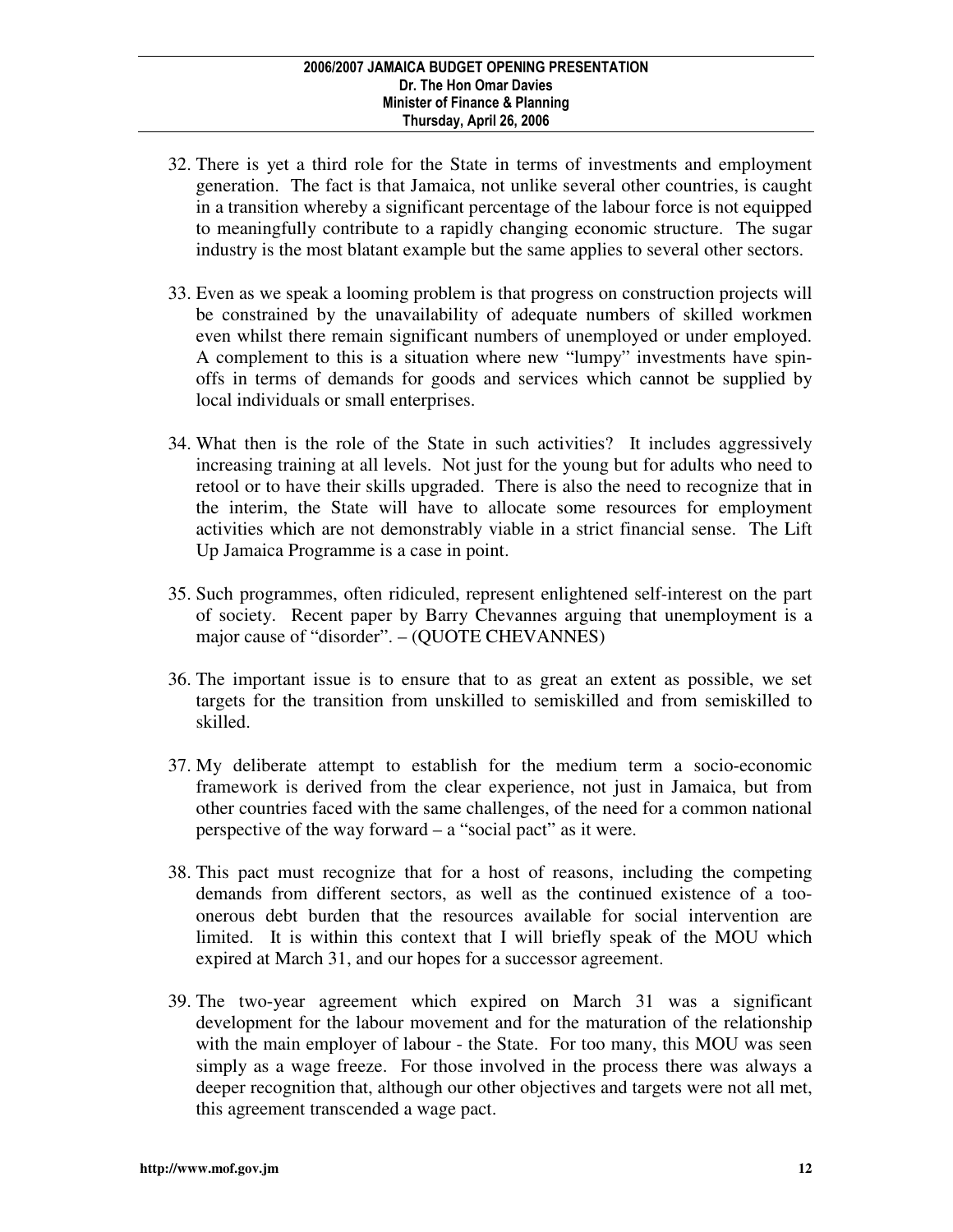- 40. Respect is due to the labour leaders who recognized the importance of the agreement and the potential for development of the workers who they represent. The union leaders were provided with an unprecedented opportunity to interface on a monthly basis with the leadership of Government, not simply to discuss issues related to conditions of service, but perhaps more important, issues of social and economic policy.
- 41. These interactions were not superficial but of substance and brought about a greater understanding on both sides of the table of the issues impacting on national development. The gains made over that two-year period were significant and must not be abandoned.
- 42. There are some challenges and this is a natural expectation in a democratic society, but the Administration is very confident that as in the case of the other challenges which we faced and overcame during the first MOU, that these will also be overcome and a successor agreement will be entered into.
- 43. The final issue which I wish to place on the table for further consideration for the medium term relates to social security - in particular pensions. One of the most significant pieces of legislation completed during the last parliamentary year related to that which will now provide the regulatory framework for the industry.
- 44. This new legislation will provide the Government, through the FSC, with the ability to monitor the management of pension funds to ensure that such funds are invested wisely and that the workers are protected. For, in the final analysis, we are talking about their hard-earned resources which have been invested to protect them when their working days are over.
- 45. Few persons realize that prior to the passage of this legislation, the only laws governing pension funds related to the tax concessions from which such funds benefit. There was no mandatory registration of the funds or screening of those charged with managing them. Hence there could be no definitive response to questions posed about the industry e.g. – what precisely is the size of the industry? The recently passed legislation puts us in a position to speak definitively and to take appropriate actions to protect the interest of the workers.
- 46. I have just last week met with the major stakeholders in the sector in order to ensure their full involvement in the additional changes which must take place in the legislation; these changes include vesting and portability.
- 47. The Leader of the Opposition in his contribution to the recent debate spoke to the need for the biggest pension fund of all – the National Insurance Fund - to be subject to the same level of transparency and accountability being demanded of private funds. We are at one. The Administration's objective is to ensure that as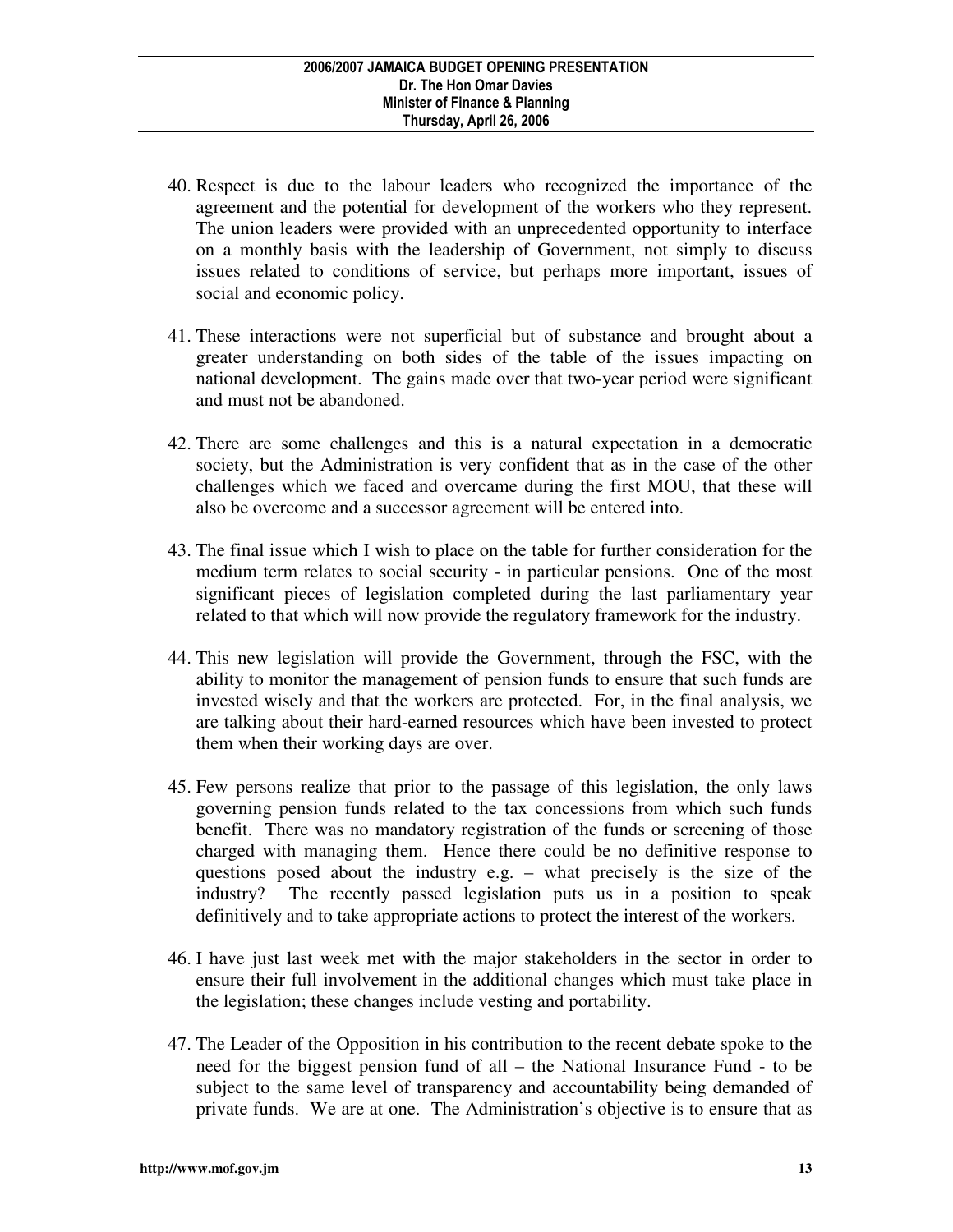we move forward to broaden and strengthen the legislation, these discussions will benefit from the consideration of a joint Parliamentary Committee which will provide the recommendations for hopefully, unanimous adoption by both Houses of Parliament. As such, I hope that the passage of this new legislation will be a primary objective for the new legislative year.

48. I have used this opportunity in looking at the medium term to challenge the speakers from the Opposition and indeed those in the public and in the media, who speak on national issues to take the debate to another level. Let us depart from the "same old, same old". We have the opportunity and the obligation to address the challenges our country face with analytic rigor with the objective of pragmatic solutions.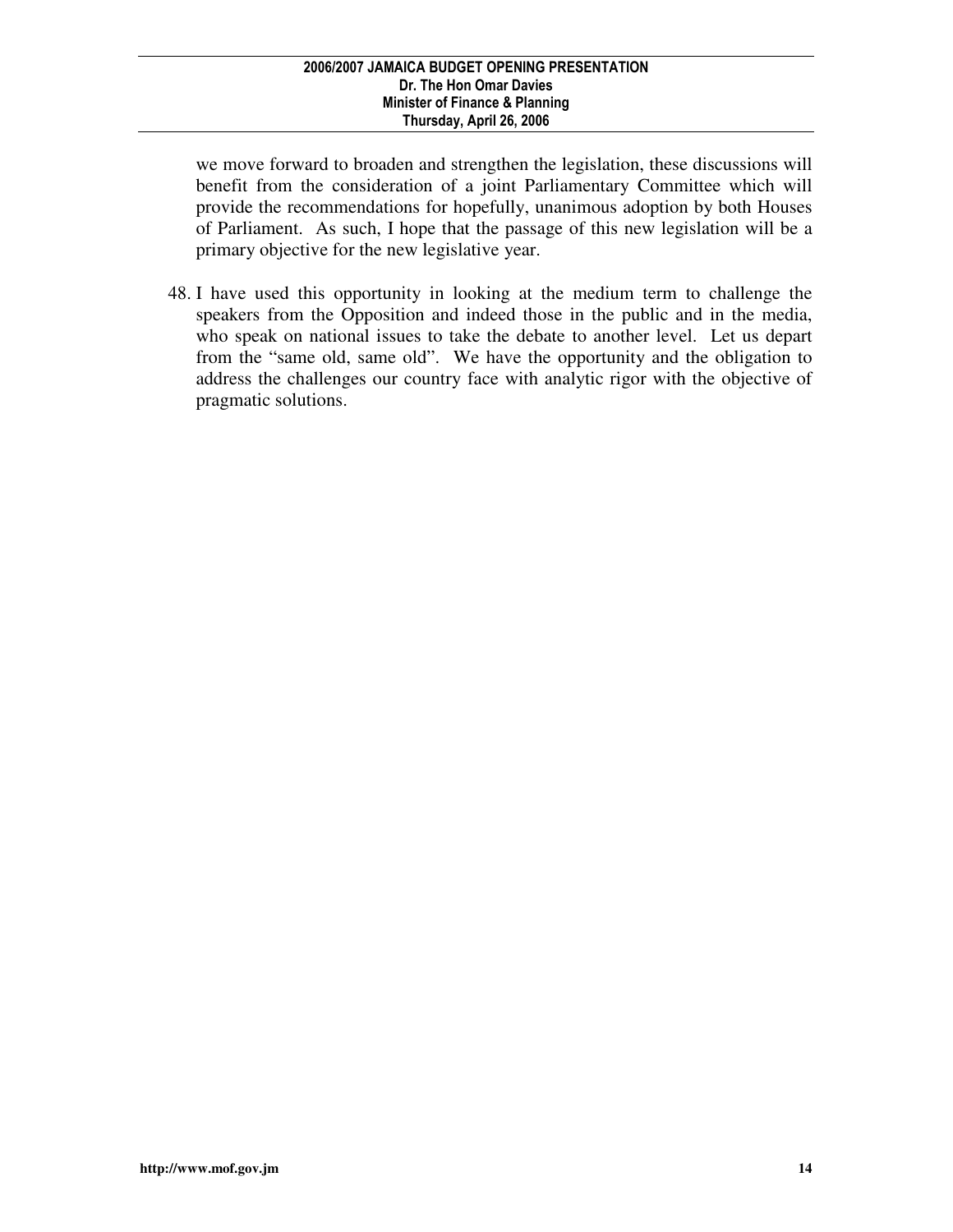# D: HIGHLIGHTS OF EXPENDITURE

- 1. The data indicate that the planned expenditure on capital for FY 06/07 is \$28.9B significant increase over the allocation for last FY.
- 2. To be precise the numbers contained in the estimates overstate actual work which will be carried out during the year as included in these figures are payments under deferred financing schemes. Such projects have long been completed but our agreement with the Auditor General is that the sums are placed in the Expenditure Budget during the year when the payments are actually made.
- 3. For example under the Ministry of Education's capital budget, there are sums totaling approximately \$1B for payments - \$350M for schools constructed in Western Jamaica and \$640M for schools constructed in St Catherine.
- 4. It is not possible to discuss expenditure in all ministries. Will focus on Education, National Security and Housing, Transport & Works.
- 5. **Education**

 A significant addition to the capital budget for this Ministry – an allocation of \$3.6B representing the balance of NHT funds (\$5B) not spent in 05/06. A range of programmes, the biggest relates to expenditure of \$2,650M to facilitate rehabilitation and upgrading of schools as well as rehabilitation of both primary and secondary facilities.

- 6. This is a significant expenditure but is urgently needed to bring the facilities island-wide up to acceptable standards.
- 7. This is an appropriate juncture to place on the table once more the issue of a need for additional resources of similar magnitude over the medium term to facilitate the transformation in the education system to which we all say "Aye.
- 8. The decision last year to transfer \$5B from the NHT to facilitate this process resulted in some controversy. Although the transfer took place, the agreement was that this would be a one-off activity.
- 9. I take this opportunity to signal to members that the Government is formally examining the present range of payroll regulated deductions – from both employers and employees with two objectives. The first is to respond to the valid criticisms that the present system is overly complicated and the varied requirements represent a major cost to firms to be compliant. As such the first order of business is to simplify the system and reduce the associated costs of compliance.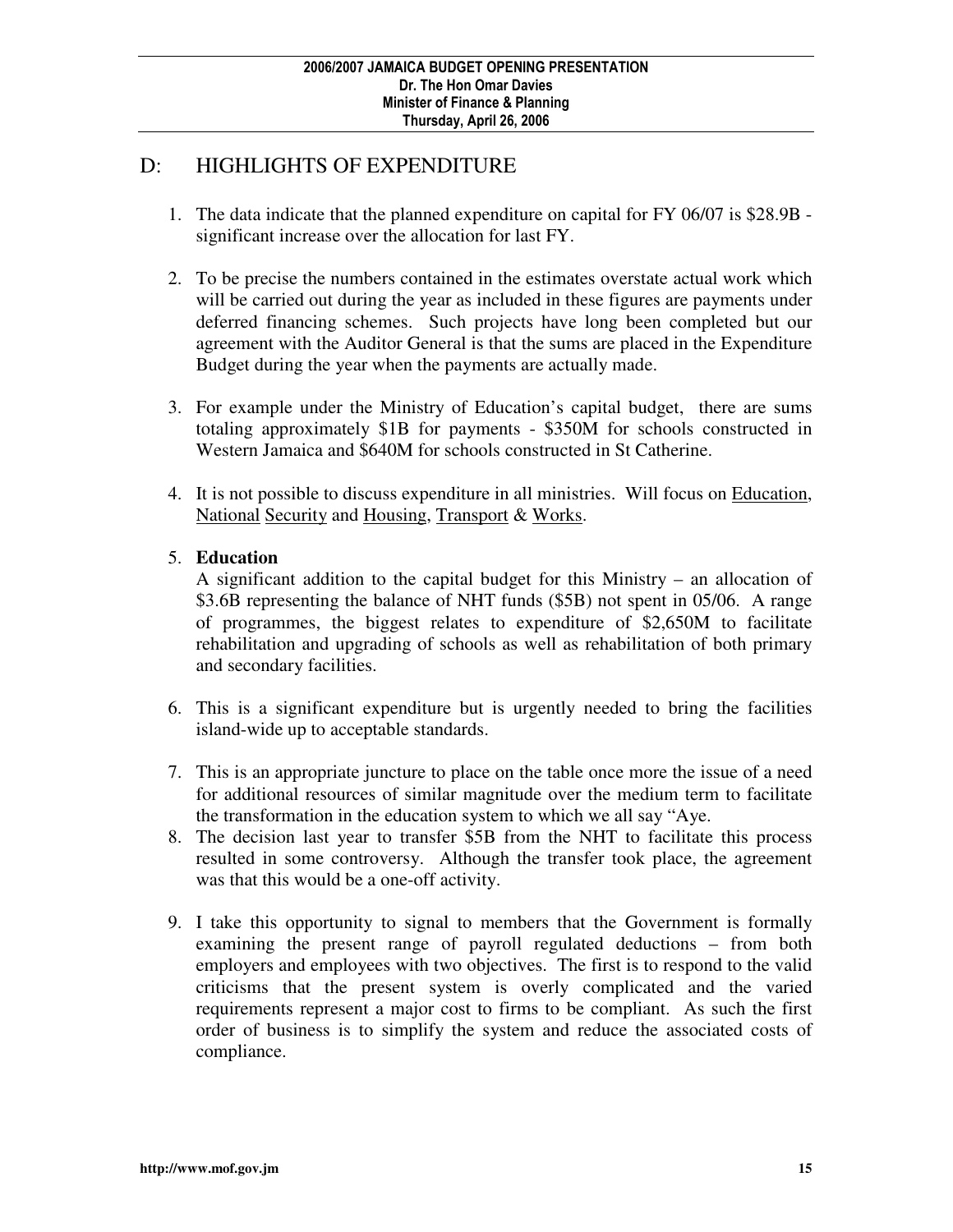- 10. The second objective is to provide flexibility in terms of allocation of the resources depending on the particular priority in the nation at a given period. And so, if the consensus is that for the next ten years the education and training system is in need of additional resources, there should be the ability to make this reallocation without the controversy of last year.
- 11. It makes no sense for one sector to be cash rich whilst another needing additional resources is starving.
- 12. The first draft of the study on rationalization has been prepared. It has not been considered by Cabinet, but the Leader of the Opposition was interviewed by the consultant and is in possession of the first report.
- 13. A priority aspect of the new legislative year must be to address implementation of recommendations aimed at achieving the two objectives listed above. Let me assure all contributors – employees and employer that the Administration is of the view that the present level of deductions is adequate. There is no plan to increase the total amount.
- 14. A final point which I wish to make in terms of education is to support the position articulated by my colleague Minister recently in terms of the level of subsidy being provided at the tertiary level. The objective of the country must be to provide increased access to quality tertiary education to as many qualified students as possible. At present the State absorbs up front, 80% of the cost of tertiary training. It is not possible to simultaneously increase access and to increase the level of subsidy. The resources just do not exist.
- 15. The obvious question is, will students from the lowest income groups be denied access because of the need to meet a part of their tuition cost? The answer is absolutely not!!
- 16. It is within that context that we need to expand the activities of the Students' Loan Bureau. Last year I was able to negotiate with the deposit taking institutions a concessionary loan of \$1,750M to the SLB which facilitated the reduction of interest rates on new loans to 12%.
- 17. We have examined the situation and I am pleased to inform colleagues and the public that effective September 1, the interest rates on old loans will also be reduced to 12%.
- 18. It is imperative to note that for students from poor families grants are also available to supplement these loans.
- 19. Problem which I have encountered as an MP reluctance of many low income families to borrow from the SLB.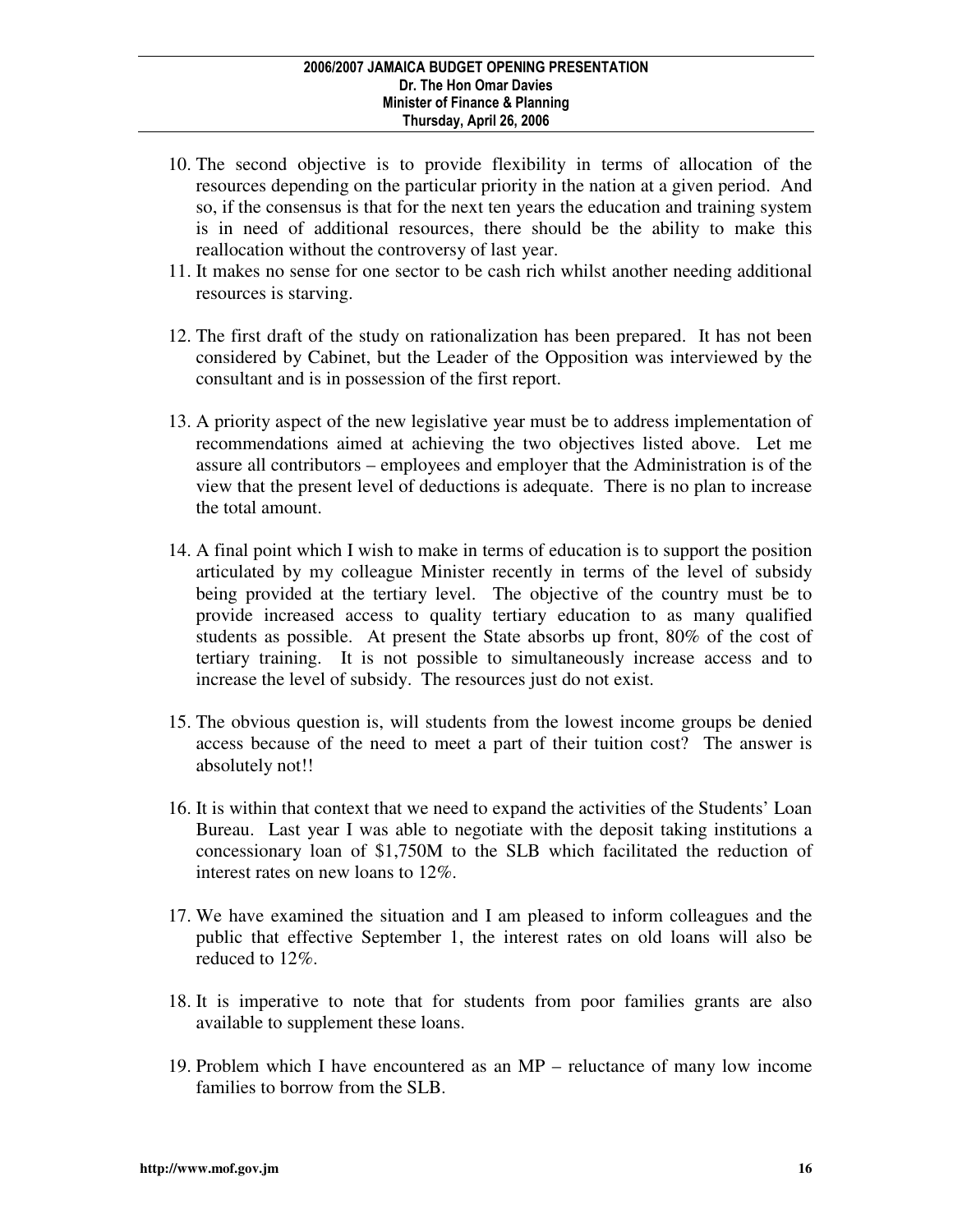### **20. National Security**

 The whole society is united around the commitment to reduce the levels of crime and violence. To date 2006 represents a major improvement over 2005. We are certainly not where we need to be, but the progress is encouraging.

- 21. It is apparent however, that to take the fight against crime and violence to another level, there is need to rapidly improve the technological capabilities of our crime fighting institutions. Contained in the Capital A estimates is a sum of \$1,500B for the Ministry of National Security of which nearly \$1.1B will be dedicated to the acquisition of modern technology.
- 22. There is a sum of \$721.5M for the purchase of digital radio and digital microwave network for the Jamaica Constabulary Force. It goes without saying that the communications network available to crime fighters must be superior to that available to the criminals.
- 23. In addition, there is a sum of \$353.5M for automated palm and finger printing system and an integrated ballistic information system.

### **24. Ministry of Housing, Transport & Works**

 This is indeed a "super ministry" with responsibility for continuing the expansion and modernization of the country's infrastructure network. This is needed to simultaneously respond to the demands of our own citizens as well as to provide the basis to attract more foreign investments.

- 25. In terms of water, I wish to highlight two projects. The first is the major Rural Water Supply to which \$610M has been allocated. This will address projects at Shettlewood in St James, Milk River in Clarendon and Christiana/Spaulding in Manchester and Clarendon. There will also be the commencement of civil works for the laying of pipes for the Hope Bay/St Margaret's Bay scheme.
- 26. The second scheme which I wish to highlight is the Kingston Metropolitan Area Water Supply Scheme for which an allocation of \$1,135M has been made. This scheme is partially financed by the Japanese and the objective is to boost the supply for South East St. Catherine and the Kingston Metropolitan Area.
- 27. In terms of transportation, the North Coast Highway Improvement will receive nearly \$2.250M. This will address both the segments from Montego Bay to Ocho Rios and the new segment from Ocho Rios to Port Antonio.
- 28. Also to be noted is the allocation of \$25M for continued construction of the stateof-the-art, world class Transportation Centre at Half Way Tree which has been facilitated by the bilateral support from the Belgian Government.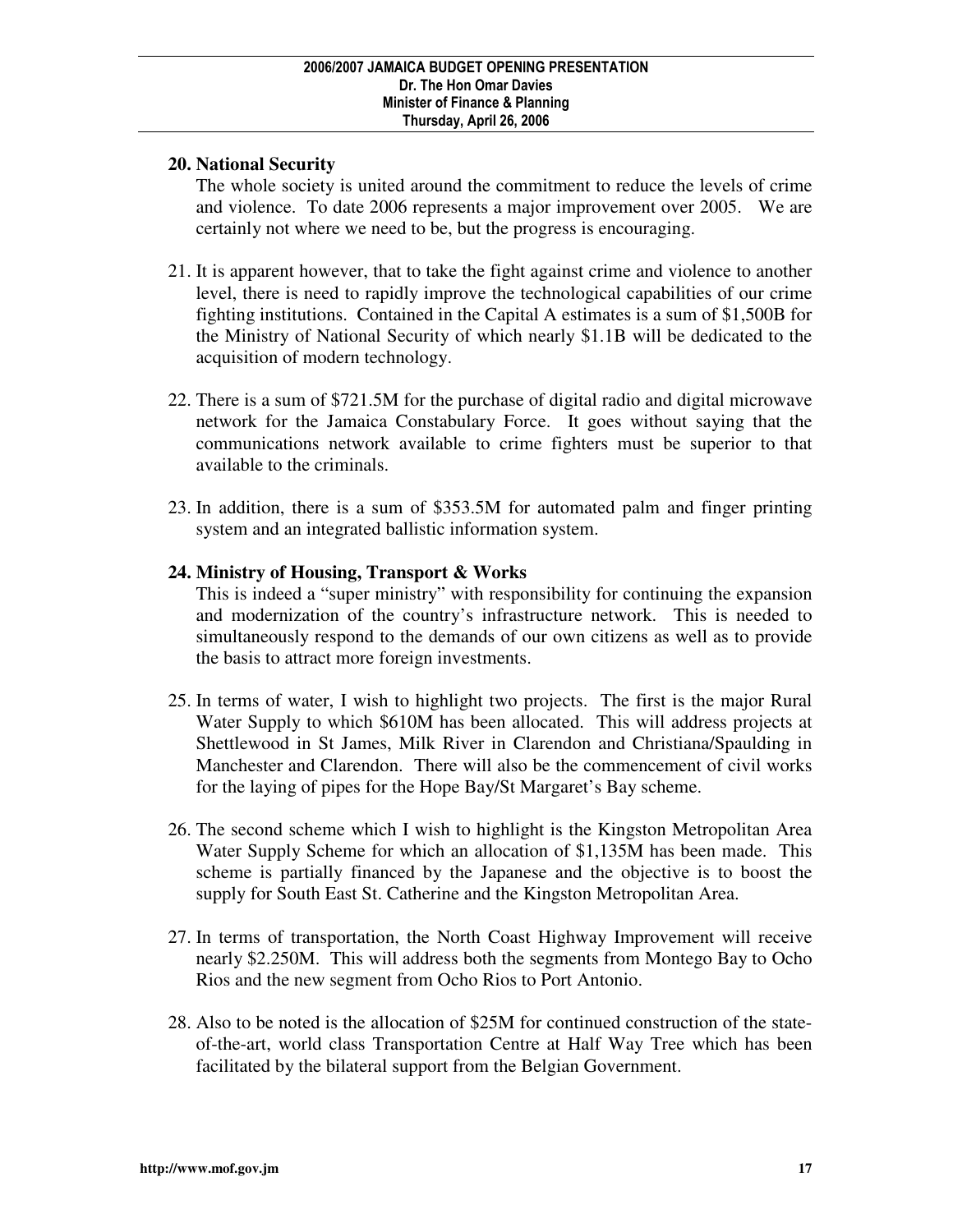## E: FINANCING THE BUDGET

- 1. Useful for me to summarize the main parameters of this budget for Fiscal Year 06/07. It is cast within the context of the medium term economic framework which has been circulated.
- 2. As such, the expenditure budget calls for spending of \$358 billion with amortization accounting for \$117.6 billion and recurrent and capital programmes \$240.5 billion. A significant positive in the budget for this fiscal year is the growth of capital expenditure which is just under \$29 billion up from \$15.5 billion in 2005/06.
- 3. Before going to the heart of the matter which is how this budgeted expenditure will be financed there are some preliminary issues which need to be addressed. The first relates to the fact that although a start has been made, there still is a way to go in terms of implementing various proposals from the Matalon Tax Reform Committee. It is very often the approach to cite the "give back" proposals and ask when they will be implemented without, at the same time, addressing those aspects of the Committee's report which would lead to a more rational system.
- 4. As regards "give backs" the significant increases in the tax threshold were undoubtedly justified but nonetheless, costly. They translate directly into revenue loss of approximately \$2.2 billion to taxpayers, with those at the bottom of the income ladder gaining more in relative terms.
- 5. There are other important steps to be taken including a rationalization of the complex web of incentives granted to various sectors and sub-sectors. Our ability to rationalize company income tax is to a large extent hindered by this web.
- 6. It is a firm commitment to address this rationalization not only within the context of the Jamaican tax system, but also from the perspective of our participation in the CSME. We are in the process of obtaining assistance from a multilateral institution to carry out the required work needed to inform policy changes in this area.
- 7. Another point which should be appreciated is the reduced level of grant funding from which the country benefits. In the last fiscal year, grants amounted to (US)\$11.3 million. In 02/03 it was (US)\$18.13 million and 03/04 (US)\$9.8 million. Simply put, increasingly we will be on our own with the budget to be financed mainly from our own resources.
- 8. One dilemma which we face in seeking to rationalize the tax system is the objective of simplification which facilitates greater equity and ease in auditing. On the other hand, there are special cases deserving special consideration. One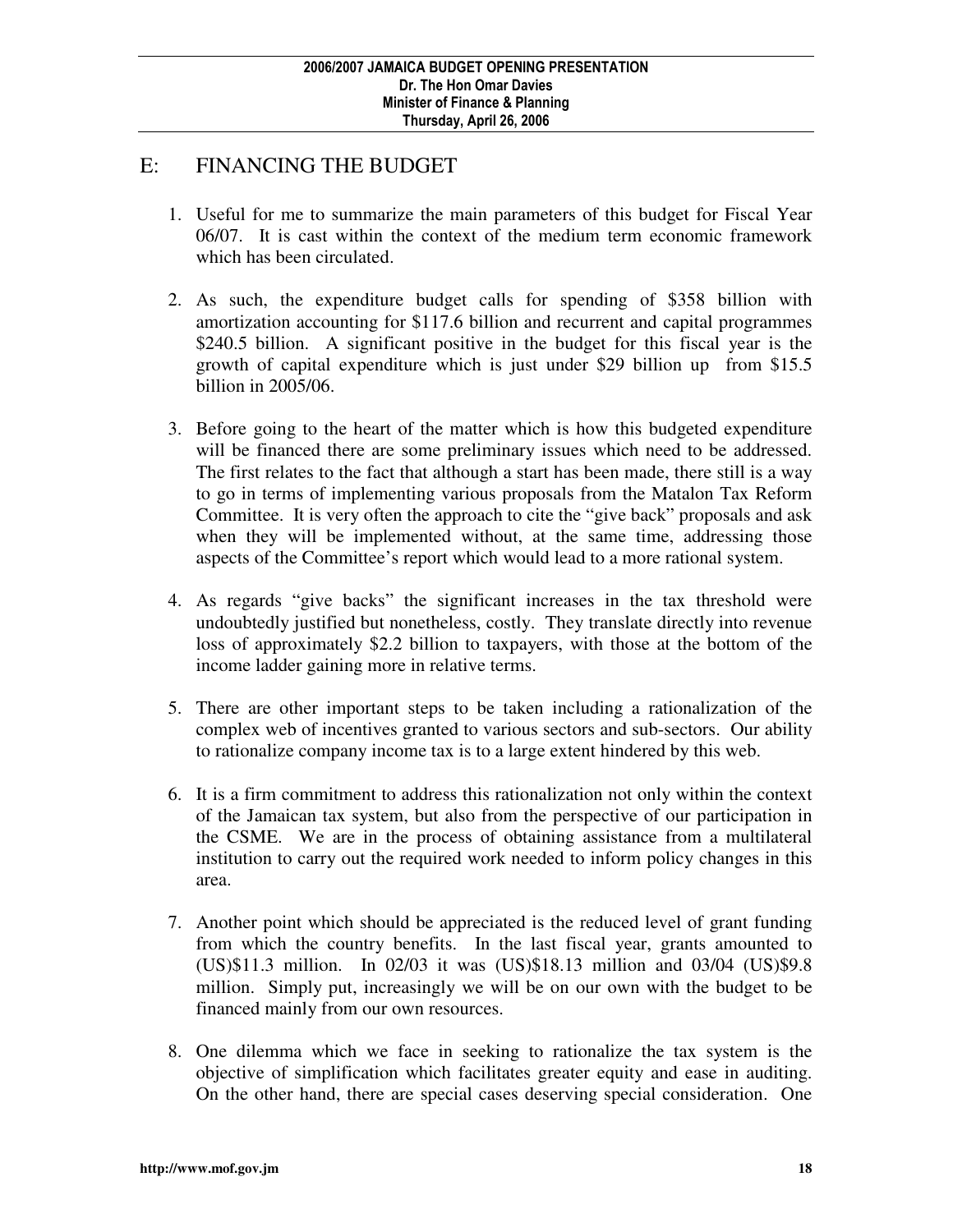such example is that related to application of GCT to services associated with funerals. The Member from Central St Catherine made an impassioned presentation on this matter during my appearance before the Standing Finance Committee. I promised her I would re-examine the issue. I am pleased to inform the House that effective June 1, 2006 funeral expenses of \$100,000 and under will be zero-rated, for GCT purposes.

9. A similar plea has come from the agriculture sector and even whilst we seek to simplify the system we are cognizant of the impact on those who work in this sector, which has taken a tremendous beating over the past two years. As such, with effect from June 1, items falling in the following groups will once more be zero-rated.

### **GO TO DATA**

#### **10. Revenue and Grants**

 The projected revenue and grants for FY 2006/07 of \$222.2B represents an increase of 19.0% over FY 2005/06 and is disaggregated as follows:

|                             | 2005/06 | 2006/07<br>(in billions of dollars) | <b>Change</b><br>$\%$ |
|-----------------------------|---------|-------------------------------------|-----------------------|
| <b>Revenue &amp; Grants</b> | 186.7   | 222.2                               | 19.0                  |
| <b>Tax Revenue</b>          | 162.6   | 195.0                               | 20.0                  |
| Non-tax Revenue             | 11.8    | 12.8                                | 8.8                   |
| <b>Bauxite Levy</b>         | 3.1     | 3.9                                 | 24.9                  |
| Capital Revenue             | 8.5     | 6.8                                 | $-19.9$               |
| Grants                      | በ 7     | 3.7                                 | 414.9                 |

- 11. Tax revenue, which comprises about 87% of total revenue, is forecast to grow by 20% over the previous fiscal year. This growth is underpinned by the projected growth in the economy, to be augmented by aggressive revenue enhancement measures.
- 12. The revenue enhancement measures will reflect a menu of administrative and legislative initiatives geared toward improving the tax system, reducing the incidence of non-compliance and boosting collections.
- 13. Have noted almost unanimous view widen the net, go after delinquents. Government's prime responsibility but all have a role to play. Special appeal to private sector entities and special interest groups.
- 14. Leading financial institutions has voluntarily laid out rules governing relationship with clients. Must be demonstrably tax compliant. Ask others to follow that lead.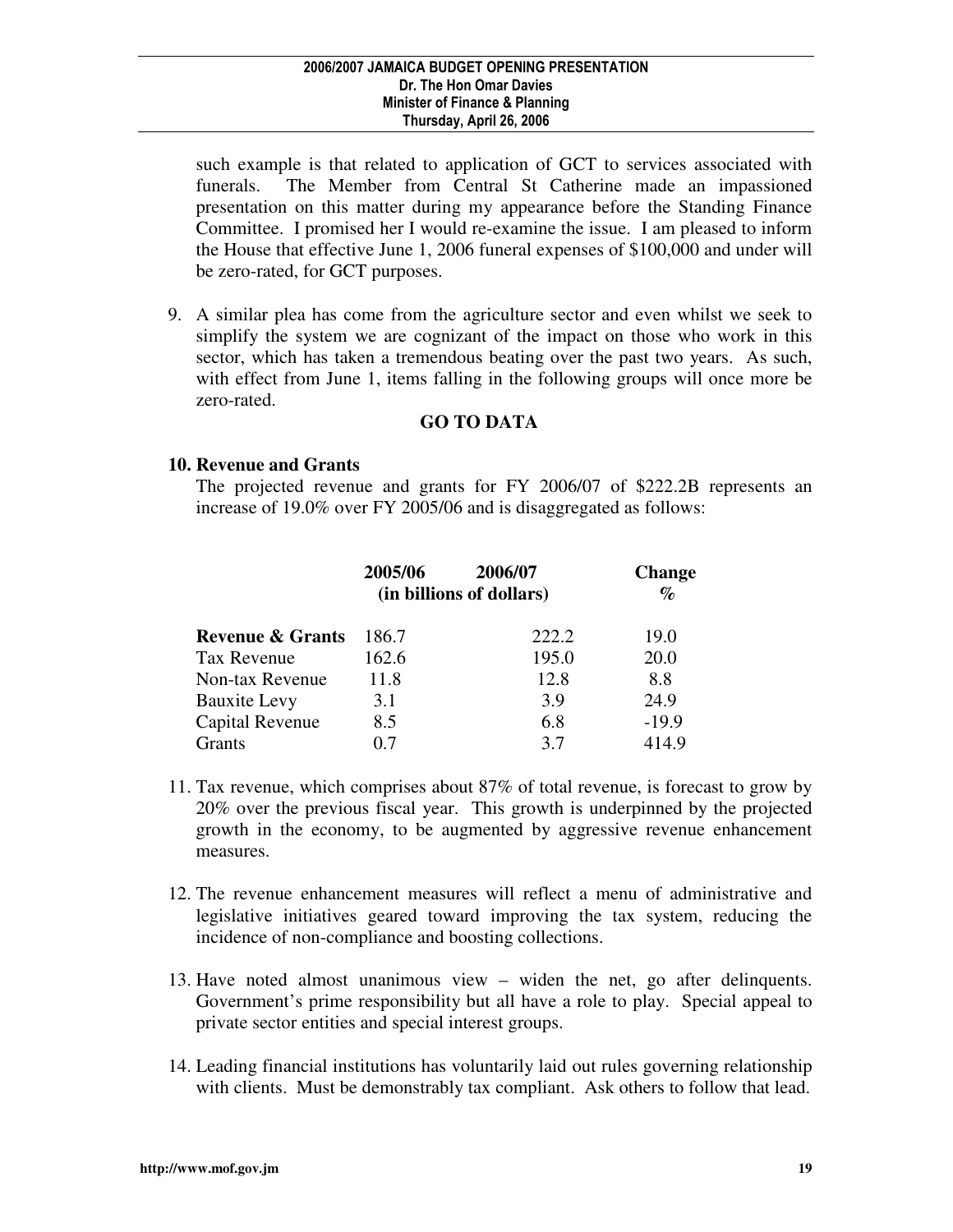### **15. Administrative/Compliance Measures**

 Achievement of the programmed fiscal deficit of 2.5% of GDP in 2006/07 will require the tax authorities to adopt an aggressive approach toward increasing tax revenue collections. To this end Tax Administration will be undertaking special projects aimed at:

- (i) auditing and assessing very large companies and
- (ii) collection, through a concerted and carefully managed programme, of a significant portion of the large portfolio of tax arrears, known to exist on taxpayer accounts.

### **16. Forensic and Other Large Audits**

 The audit coverage of very large firms has up to now been extremely inadequate, partly because empowering legislation is weak in some areas, but also because the skills of the tax auditors have been unequal to the requirements of these complex and technically demanding audit examinations.

17. The tax administration has secured international help to provide guidance on the audits of some targeted companies, beginning in April 2006. Although the entire audit process will take some time, given the taxpayers' rights of objection and appeal against assessments, it is nevertheless envisaged that some collections will result from the special audit effort during FY 2006/07.

### **18. Arrears Collections**

 The collection of taxpayer arrears is one of the most challenging aspects of the work of any tax administration. Tax arrears in Jamaica are known to have grown to several tens of billions of dollars, but prior to FY 2004/05, efforts to collect them have not been very successful. During the last five months of FY 2005/06, the tax authorities designed and implemented a project aimed at collecting \$5.0B of these arrears.

- 19. The programme involved a special collections group of just about 100 officers who were exposed to special training in arrears collections and in reconciling taxpayer accounts on the tax administration computerized systems. The group was divided into four teams covering the four tax administration regions in the island, and produced weekly collections reports for a project coordinator in the office of the Director General, Tax Administration, who had overall management responsibility for the project. During the five-month period from November to March, the project collected a total of \$5.6B in arrears of company and individual income taxes, PAYE, education tax and general consumption tax.
- 20. The administrative arrangements for, and management of, the collection exercise which was so successful on this special project, are now being implemented as part of the general compliance process within the Inland Revenue Department.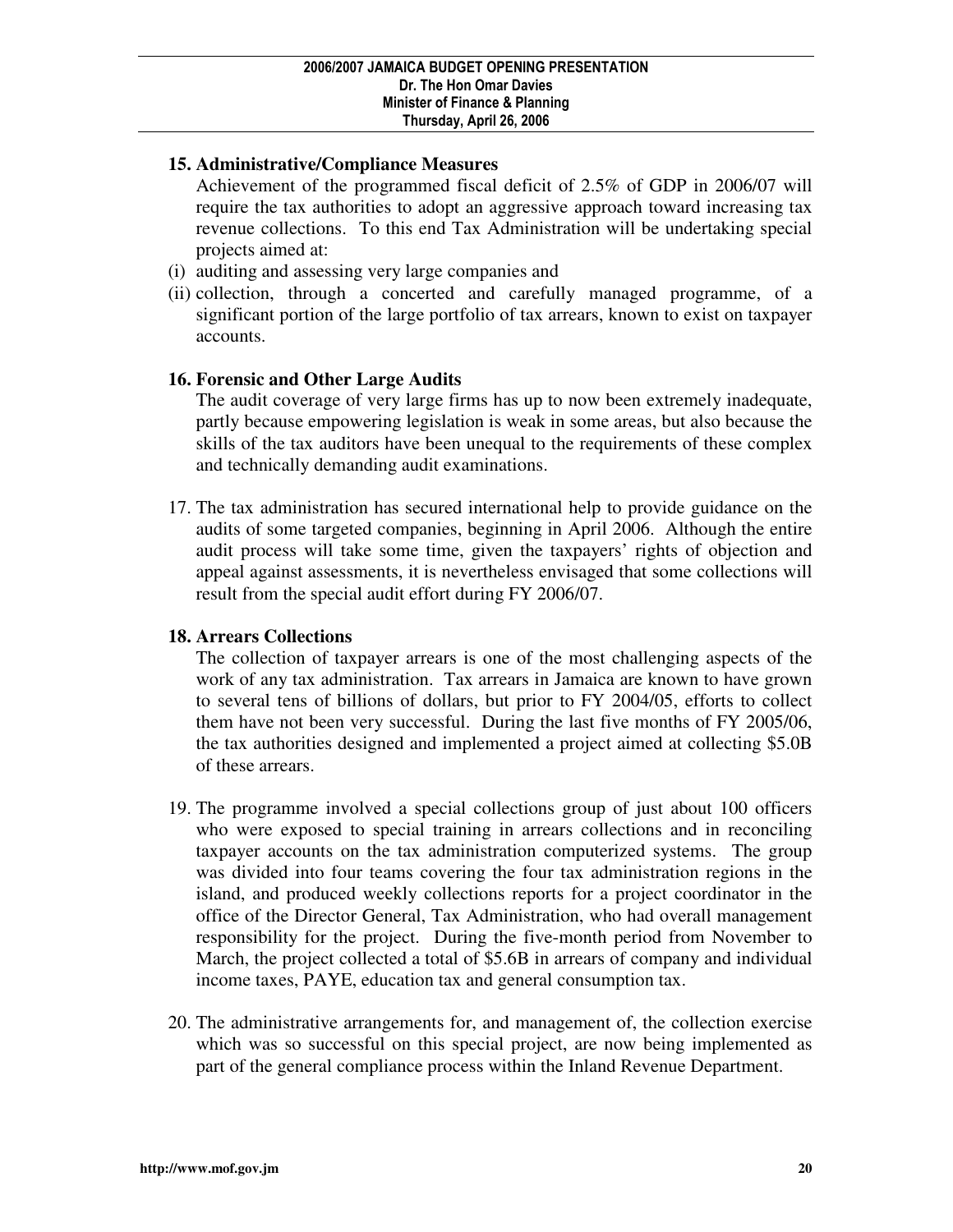21. These measures, alongside the elasticity of the tax system should ensure achievement of the targeted \$195.0B in tax revenue.

### **22. Non-tax Revenue**

 Non-tax revenue is projected at \$12.8B, 8.5% above collections in FY 2005/06. The estimate for non-tax revenue amounts to 1.7% of GDP, which is marginally below the 1.8% in 2005/06. This estimate includes receipts from the sale of a fourth cellular license.

### **23. Bauxite Levy**

 The bauxite/alumina industry is expected to remain quite buoyant in FY 2006/07, which should result in significant levy inflows. Projections are for a 25% increase in levy receipts over FY 2005/06 to \$3.9B. Underlying these estimates is further growth in bauxite production and world aluminium price.

### **24. Capital Revenue**

 Capital revenue estimates of \$6.8B are \$1.7B (20%) less than collections in the previous fiscal year. The forecast for capital revenue includes expected inflows from the divestment of Government's shares in Jamaica Public Service Company Limited (JPSCo).

#### **25. Loan Receipts**

 The revenue forecast outlined above of \$222.2B and the \$358.2B expenditure budget approved by Parliament leaves a financing gap of \$136.0B. In February 2006 the GOJ raised US\$250M which amounts to (J)\$16.26B, on the international capital market as part of the financing plan for the FY 2006/07 budget.

- 26. Of interest to note that neither the US\$ nor the J\$ equivalent has been touched to date – due to buoyancy of revenue collection to which reference has been made.
- 27. Accounting for the pre-financing receipt leaves a gap of \$119.7B, which will be covered by loan receipts. The estimate is for external loans of \$7.9B from multilateral/bilateral sources that are associated with capital projects. Domestic borrowing of \$111.9B will be utilized to finance the deficit and amortization.
- 28. The fact that there are no "bullet" external amortization payments in 2006/07 makes the case for minimal external borrowing during the year. This forecast for domestic loans represents a reduction from the \$130.9B raised in FY 2005/06 and bodes well for reduction in interest rates in 2006/07.
- 29. In summary, the expenditure budget of \$358.2B will be financed by revenues of \$222.2B and loans of \$136B. There is no tax package. There are no new taxes!!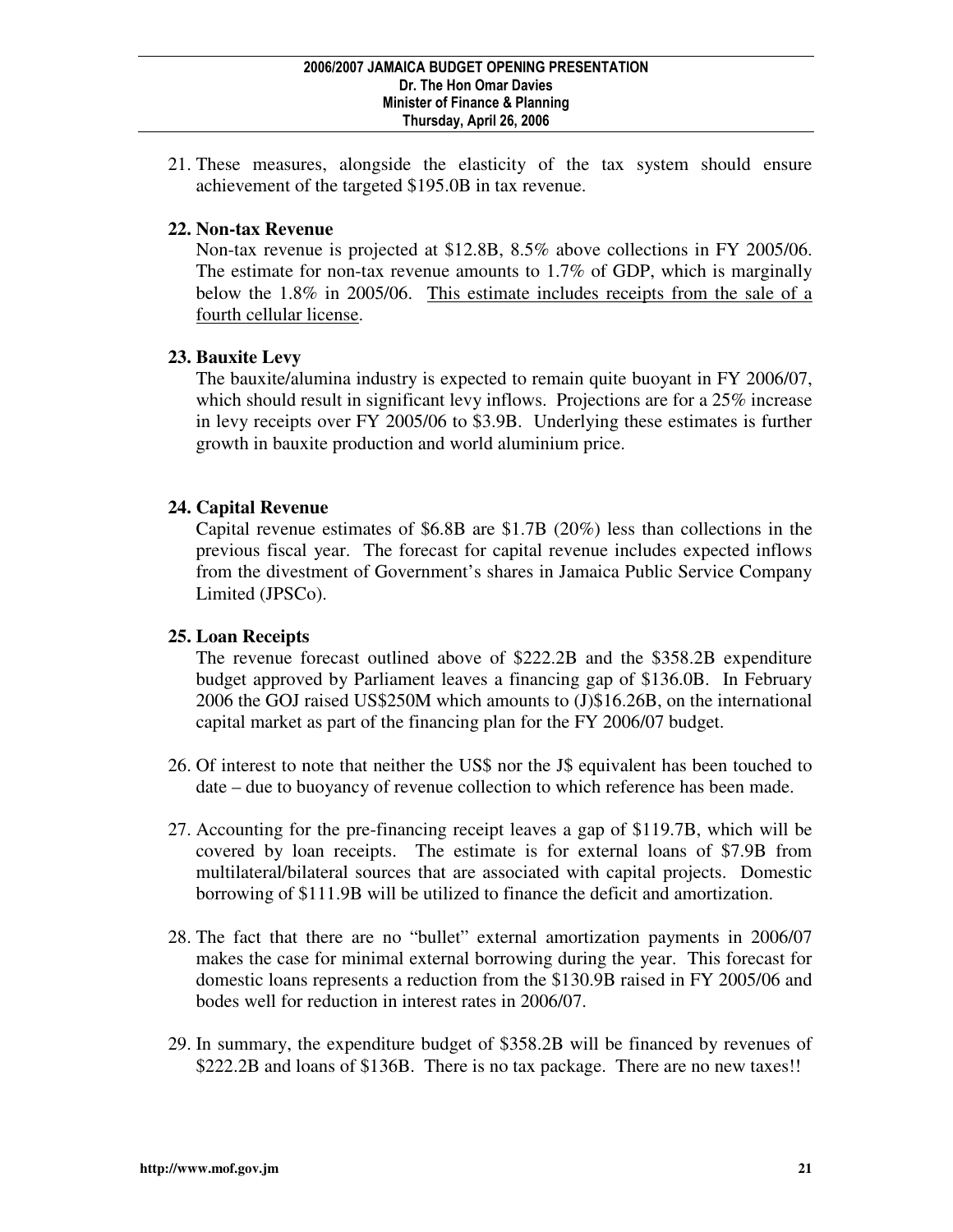### F: CONCLUSION

- 1. As I had noted at the beginning of my Presentation, this debate on the fiscal budget for 2006/2007 is taking place at a significant point in our country's history. It is taking place against the backdrop of us having to face the challenges, some domestic and others from nature and international events, beyond our control.
- 2. We can only make general assumptions about future "shocks" and their intensity. That we were able to come through fiscal year 2005/2006 and calendar year 2005, in the manner we did, is an attribute to the resilience of our people and the economy.
- 3. We have presented our expenditure budget which is significant for a host of reasons. The reduced size, in real terms, compared to last year's budget demonstrates our continued commitment to fiscal prudence.
- 4. It is no secret that our debt ratio remains too high and that we have been diverted from our path towards elimination of the deficit in 2005/06.
- 5. Any one who has toured the country knows that there are significant infrastructure needs which have to be addressed. We have been fortuitous in that, there is no major one-off (bullet) external debt payment to be made this year. This has given us some "fiscal space" to address areas needing support.
- 6. We know that no ministry, or department has received all they would wish. This is the nature of budgeting in a country such as ours, where demands invariably exceed available resources.
- 7. Nonetheless, we have presented a budget which will be financed with no new taxation. Rather, we intend to focus on increasing the equity of the taxation system by going after those individuals and companies who have accumulated significant arrears or who consistently pay less than they should. We accept that as government, we must demonstrate the commitment to increasing the equity of the system. Everyone advises that this is what we should do. I sincerely hope that we hear no protest when we "walk the walk".
- 8. But there are fundamentals which the country must face in the medium term. The steps which this Administration has taken, in terms of managing the economy, have all been geared towards preparing the country for a new era - an era of fewer breaks, fewer concessions and reduced grant financing. An era of increased competition as preferential trade regimes are eliminated.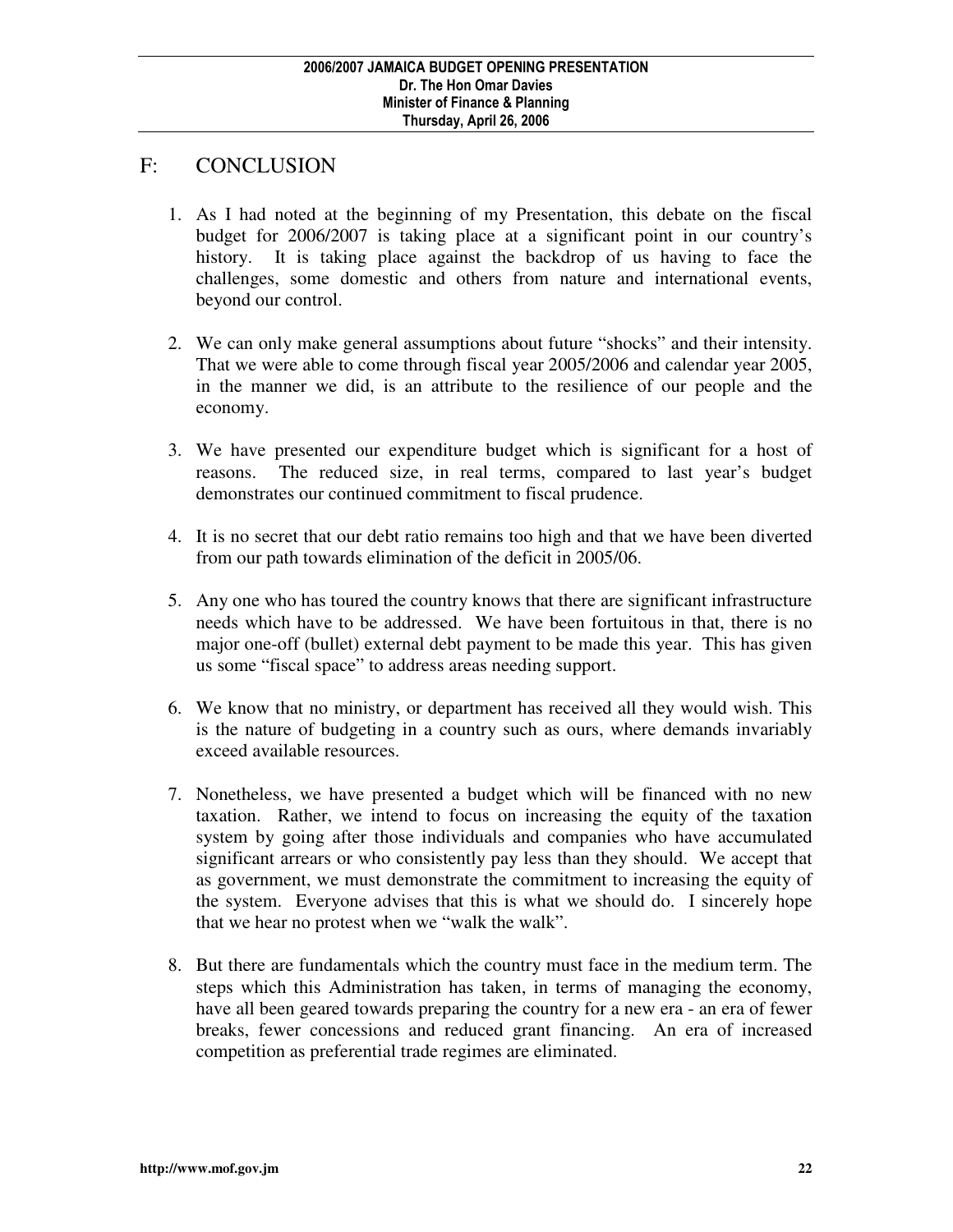- 9. This Administration has no doubt that the country is capable of meeting the challenges which face us today and will face us in the medium term.
- 10. At the same time, let us not fool ourselves and pretend that there are simply "no pain" answers to difficult challenges. Adopting a policy of a fixed exchange rate does not address the fundamental issues of lower than desired levels of productivity, whether it is in the private or public sector.
- 11. Adopting a fixed exchange rate system is not sustainable, unless simultaneously fiscal prudence is exercised.
- 12. Pandering to unreasonable demands for increased wages is not possible unless other services are slashed or significant additional taxes are imposed.
- 13. We certainly do not believe that we have successfully addressed all the issues but make no mistake, significant progress has been achieved. We have taken on the multilaterals, and defined our own macro-economic programme. Very few thought it would have been possible for us to have maintained the commitment to ending our borrowing relationship with the IMF. Now they assess our programme on the basis of mutual respect and we have even become the "best of friends".
- 14. Our technicians and our policy makers have developed and implemented our own set of policies and they have shown positive results. We have a stable foreign exchange system and adequate reserves to see us through times of trouble. 2004 and 2005 provided us with ample proof of this.
- 15. The credibility of our programme has simultaneously attracted record levels of foreign direct investment in bauxite/alumina, in infrastructure and in tourism, even whilst private capital has extended the maturity period of our Bonds to 30 years at the best market interest rates we have even been able to obtain.
- 16. But there remain problems which we need to address on both the social and economic fronts. I list five.
	- i) We must continue with significant investments in the education and training system to bring our labour force to the point where it is capable of providing the value-added needed for this new phase of the economic development. We are convinced that under the leadership of the Minister, the Ministry of Education and the Transformation Team are up to the challenge.
	- ii) We must continue relentlessly to fight against crime and violence, not simply to reassure foreign investors or tourists, but more important, to provide a civilized environment for our own people. It is clear that the